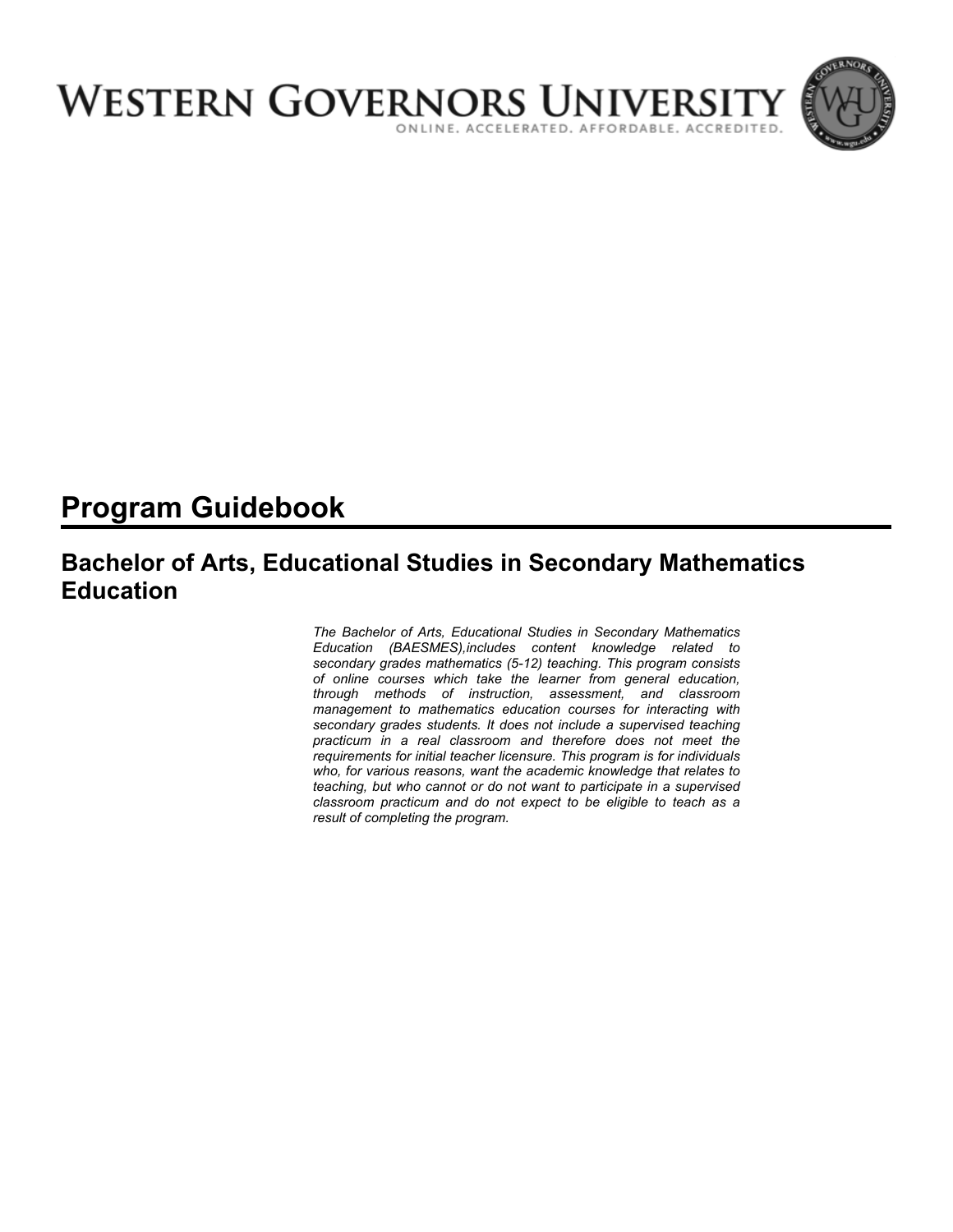## **Understanding the Competency-Based Approach**

Practically speaking, how do competency-based programs like those offered at Western Governors University (WGU) work? Unlike traditional universities, WGU does not award degrees based on completion of a certain number of credit hours or a certain set of required courses. Instead, you will earn your degree by demonstrating your skills, knowledge, and understanding of important concepts.

Progress through a degree program is governed not by the amount of time you spend in class but by your ability to demonstrate mastery of competencies as you complete required courses. Of course, you will need to engage in learning experiences as you review competencies or develop knowledge and skills in areas in which you may be weak. To help you acquire the knowledge and skills you need to complete your courses and program, WGU provides a rich array of learning resources. Your program mentor will work closely with you to help you understand the competencies required for your program and to help you create a schedule for completing your courses. You will also work closely with course instructors as you engage in each of your courses. As subject matter experts, course instructors will guide you through the content you must master to pass the course assessments.

The benefit of this competency-based system is that it enables students who are knowledgeable about a particular subject to make accelerated progress toward completing a degree, even if they lack college experience. You may have gained skills and knowledge of a subject while on the job, accumulated wisdom through years of life experience, or already taken a course on a particular subject. WGU will award your degree based on the skills and knowledge that you possess and can demonstrate—not the number of credits hours on your transcript.

## **Accreditation**

Western Governors University is the only university in the history of American higher education to have earned accreditation from four regional accrediting commissions. WGU's accreditation was awarded by (1) the Northwest Commission on Colleges and Universities, (2) the Higher Learning Commission of the North Central Association of Colleges and Schools, (3) the Accrediting Commission for Community and Junior Colleges of the Western Association of Schools and Colleges, and (4) the Accrediting Commission for Senior Colleges and Universities of the Western Association of Schools and Colleges. The university's accreditation status is now managed by the Northwest Commission on Colleges and Universities (NWCCU), which reaffirmed WGU's accreditation in February 2020. The WGU Teachers College is accredited at the initial-licensure level by the Council for the Accreditation of Educator Preparation (CAEP) and by the Association of Advancing Quality in Educator Preparation (AAQEP) . The nursing programs are accredited by the Commission on Collegiate Nursing Education (CCNE). The Health Information Management program is accredited by the Commission on Accreditation for Health Informatics and Information Management Education (CAHIIM). The College of Business programs are accredited by the Accreditation Council for Business Schools and Programs (ACBSP).

### **The Degree Plan**

The focus of your program is your personalized Degree Plan. The Degree Plan is a detailed blueprint of the courses you will need to complete in order to earn your degree. The Degree Plan also lays out the accompanying learning resources and assessments that compose your program. The list of courses in the Degree Plan is often referred to as the standard path. The amount of time it takes to complete your program depends on both the amount of new information you need to learn and the amount of time you plan to devote each week to study.

Students vary widely in the specific skills and information they need to learn. For example, some students may be highly knowledgeable in a particular subject matter and would not need to engage in new learning opportunities. Other students may find that portions of the program require them to learn new information and that they need to take an online class or participate in a study module to acquire the knowledge and skills needed to fulfill program competencies in that area. Some individuals may be able to devote as little as 15–20 hours per week to the program, while others may need to devote more time. For this reason,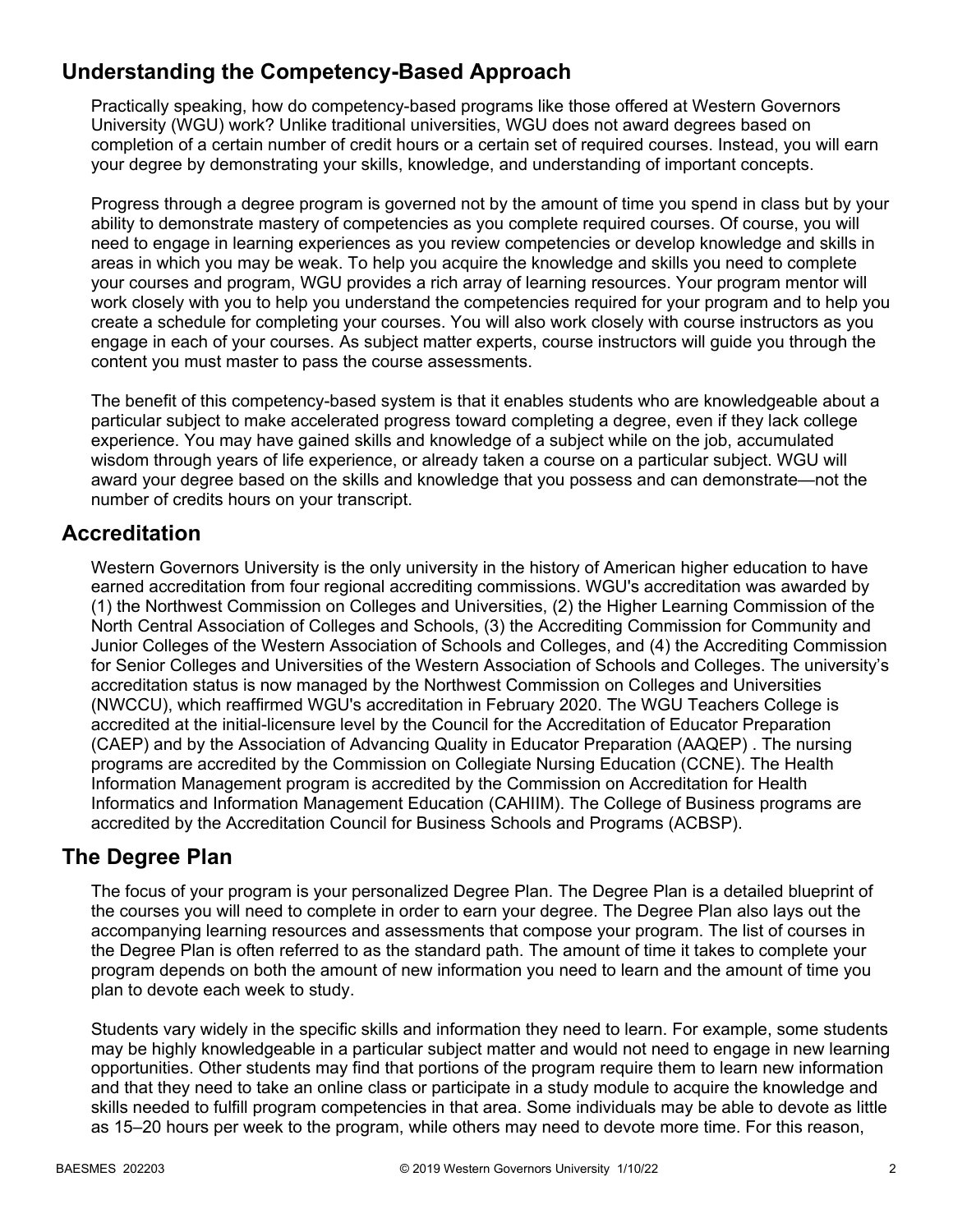pre-assessments are there to help your program mentor form a profile of your prior knowledge and create a personalized Degree Plan.

### **How You Will Interact with Faculty**

At WGU, faculty serve in specialized roles, and they will work with you individually to provide the guidance, instruction, and support you will need to succeed and graduate. As a student, it is important for you to take advantage of this support. It is key to your progress and ultimate success.

Upon your enrollment, you will be assigned a program mentor—an expert in your field of study who will provide you with regular program-level guidance and support from the day you start until the day you graduate. Your program mentor will set up regular telephone appointments (weekly at first) with you, which you will be expected to keep. The mentor will review program competencies with you and work with you to develop a plan and schedule for your coursework. Your program mentor will serve as your main point of contact throughout your program—helping you set weekly study goals, recommending specific learning materials, telling you what to expect in courses, and keeping you motivated. In addition to regular calls, your program mentor is available to help you resolve questions and concerns as they arise.

For many of the courses at WGU, you will be required to complete performance assessments. These include reports, papers, presentations, and projects that let you demonstrate your mastery of the required competencies. A separate group of faculty members, called evaluators, will review your work to determine whether it meets requirements. Evaluators are also subject matter experts in their field of evaluation. If your assessment needs further work before it "passes," these evaluators, who review your work anonymously, will provide you with instructional feedback to help you meet evaluation standards and allow you to advance.

### **Connecting with Other Mentors and Fellow Students**

As you proceed through your Degree Plan, you will have direct contact with multiple faculty members. These communications can take a variety of forms, including participation in one-on-one discussions, chats in the learning communities, and live cohort and webinar opportunities. As a WGU student, you will have access to your own personal MyWGU Student Portal, which will provide a gateway to your courses of study, learning resources, and learning communities where you will interact with faculty and other students.

The learning resources in each course are specifically designed to support you as you develop competencies in preparation for your assessments. These learning resources may include reading materials, videos, tutorials, cohort opportunities, community discussions, and live discussions that are guided by course instructors who are experts in their field. You will access your program community during your orientation course to network with peers who are enrolled in your program and to receive continued support through professional enrichment and program-specific chats, blogs, and discussions. WGU also provides Student Services associates to help you and your program mentor solve any special problems that may arise.

### **Orientation**

The WGU orientation course focuses on acquainting you with WGU's competency-based model, distance education, technology, and other resources and tools available for students. You will also utilize WGU program and course communities, participate in activities, and get to know other students at WGU. The orientation course must be completed before you can start your first term at WGU.

## **Transferability of Prior College Coursework**

Because WGU is a competency-based institution, it does not award degrees based on credits but rather on demonstration of competency. WGU undergraduate programs may accept transfer credits or apply a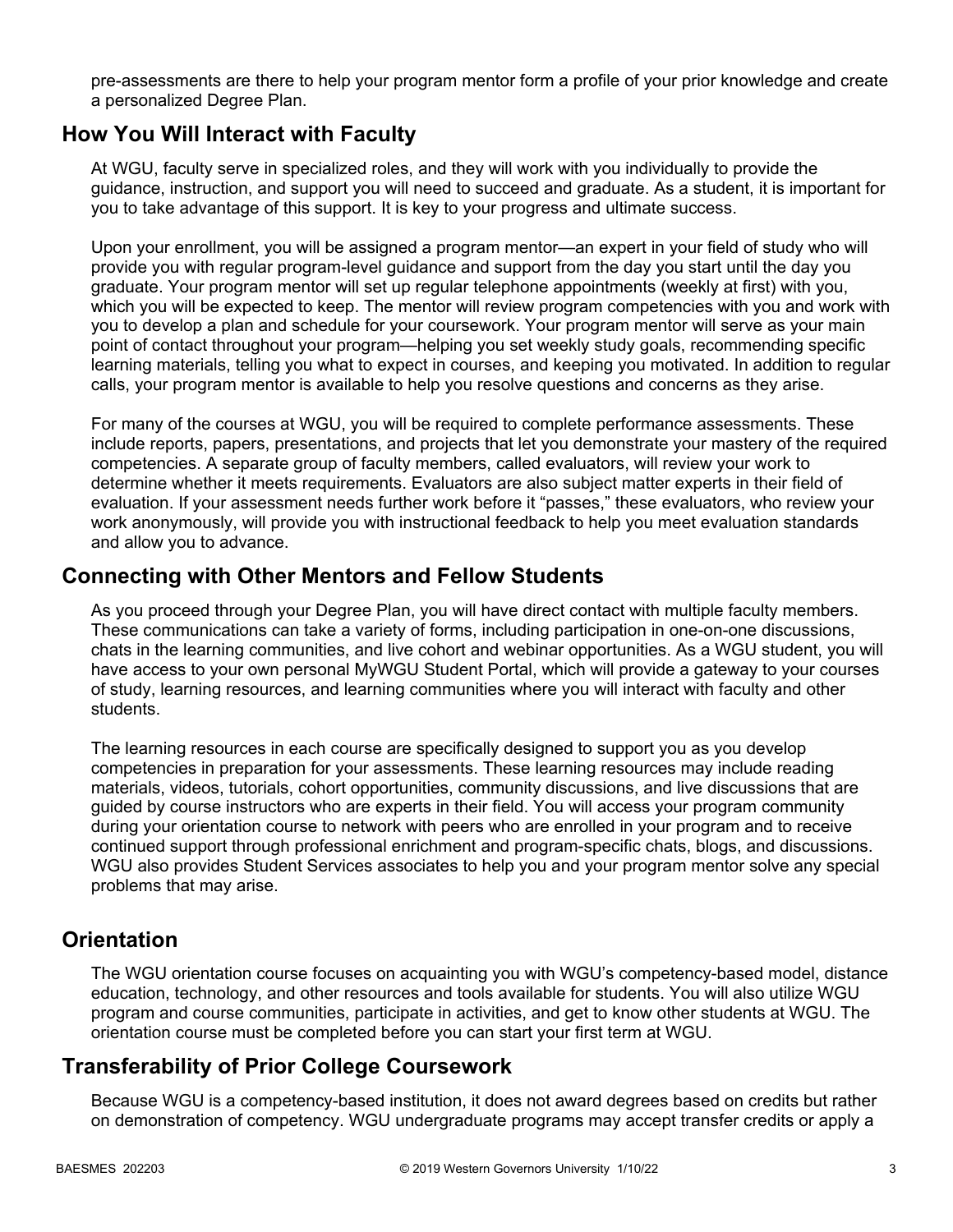'Requirement Satisfied' (RS) in some cases. Refer to your specific program transfer guidelines to determine what can be satisfied by previously earned college credits. In most cases, WGU does not accept college transfer credits at the graduate (master's) level. Students entering graduate programs must have their undergraduate degree transcripts verified before being admitted to WGU. In addition to a program's standard course path, there may be additional state-specific requirements.

### [Click here for the Student Handbook](http://cm.wgu.edu/)

WGU does not waive any requirements based on a student's professional experience and does not perform a "résumé review" or "portfolio review" that will automatically waive any degree requirements. Degree requirements and transferability rules are subject to change in order to keep the degree content relevant and current.

Remember, WGU's competency-based approach lets you take advantage of your knowledge and skills, regardless of how you obtained them. Even when you do not directly receive credit, the knowledge you possess may help you accelerate the time it takes to complete your degree program.

### **Continuous Enrollment, On Time Progress, and Satisfactory Academic Progress**

WGU is a "continuous enrollment" institution, which means you will be automatically enrolled in each of your new terms while you are at WGU. Each term is six months long. Longer terms and continuous enrollment allow you to focus on your studies without the hassle of unnatural breaks between terms that you would experience at a more traditional university. At the end of every six-month term, you and your program mentor will review the progress you have made and revise your Degree Plan for your next sixmonth term.

WGU requires that students make measurable progress toward the completion of their degree programs every term. We call this "On-Time Progress," denoting that you are on track and making progress toward on-time graduation. As full-time students, graduate students must enroll in at least 8 competency units each term, and undergraduate students must enroll in at least 12 competency units each term. Completing at least these minimum enrollments is essential to On-Time Progress and serves as a baseline from which you may accelerate your program. We measure your progress based on the courses you are able to pass, not on your accumulation of credit hours or course grades. Every time you pass a course, you are demonstrating that you have mastered skills and knowledge in your degree program. For comparison to traditional grading systems, passing a course means you have demonstrated competency equivalent to a "B" grade or better.

WGU assigns competency units to each course in order to track your progress through the program. A competency unit is equivalent to one semester credit of learning. Some courses may be assigned 3 competency units while others may be as large as 12 competency units.

Satisfactory Academic Progress (SAP) is particularly important to students on financial aid because you must achieve SAP in order to maintain eligibility for financial aid. We will measure your SAP quantitatively by reviewing the number of competency units you have completed each term. In order to remain in good academic standing, you must complete at least 66.67% of the units you attempt over the length of your program—including any courses you add to your term to accelerate your progress. Additionally, during your first term at WGU you must pass at least 3 competency units in order to remain eligible for financial aid. We know that SAP is complex, so please contact a financial aid counselor should you have additional questions. \*Please note: The Endorsement Preparation Program in Educational Leadership is not eligible for federal financial aid.

### **Courses**

Your Degree Plan includes courses needed to complete your program. To obtain your degree, you will be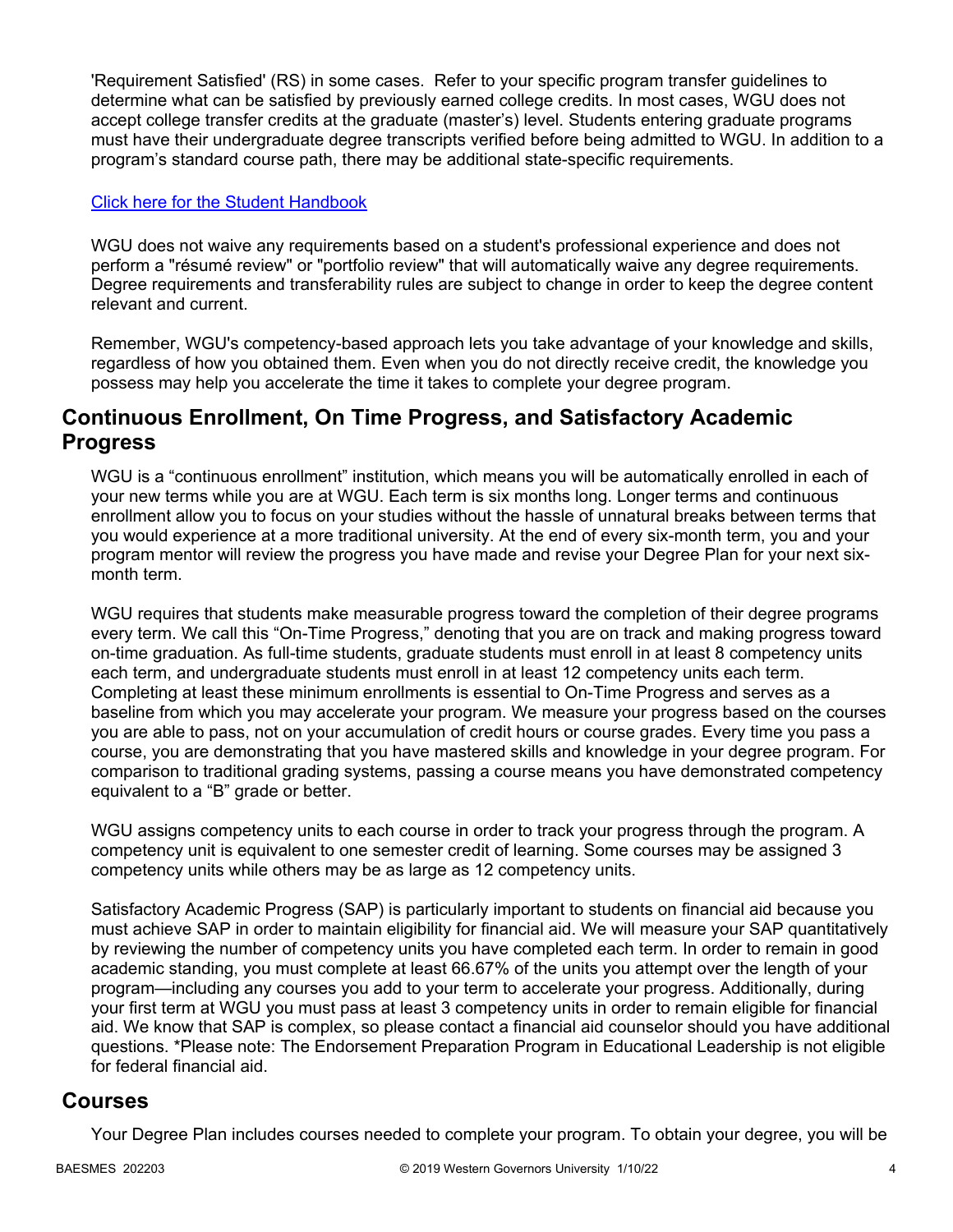required to demonstrate your skills and knowledge by completing the assessment(s) for each course. In general there are two types of assessments: performance assessments and objective assessments. Performance assessments contain, in most cases, multiple scored tasks such as projects, essays, and research papers. Objective assessments include multiple-choice items, multiple-selection items, matching, short answer, drag-and-drop, and point-and-click item types, as well as case study and videobased items. Certifications verified through third parties may also be included in your program. More detailed information about each assessment is provided in each course of study.

## **External Content & Basic Skills Exams**

Western Governors University requires that candidates pass the state-mandated content exam that aligns with their WGU program in addition to a basic skills exam (initial licensure programs only). Specific information regarding required content and basic skills exams required for each program and state can be found in the WGU Student Handbook. In many cases, it is the candidates' responsibility to register and pay for the required exams and submit their official passing score reports to WGU.

## **State Licensure Requirements**

Many states have specific licensure requirements that are not part of WGU programs that you will have to fulfill in addition to the degree requirements of your program. These state licensure requirements might include, but are not limited to: subject-specific licensure exams, state-specific teacher performance assessments, course work related to state history, basic skills exams, and background clearances. The WGU Student Handbook outlines the credentialing requirements of each state. Teacher candidates should consult the applicable section to become familiar with their state's expectations regarding licensure.

## **Learning Resources**

WGU works with many different educational partners, including enterprises, publishers, training companies, and higher educational institutions, to provide high-quality and effective learning resources that match the competencies you are developing. These vary in type, and may be combined to create the best learning experience for your course. A learning resource can be an e-textbook, online module, study guide, simulation, virtual lab, tutorial, or a combination of these. The cost of most learning resources are included in your tuition and Learning Resource Fee. They can be accessed or enrolled for through your courses. Some degree-specific resources are not covered by your tuition, and you will need to cover those costs separately. WGU also provides a robust library to help you obtain additional learning resources, as needed.

### Mobile Compatibility:

The following article provides additional details about the current state of mobile compatibility for learning resources at WGU. It includes a list that can be referenced to determine the mobile friendliness of all core course materials used in a program.

[Student Handbook article: Can I use my mobile device for learning resources?](https://cm.wgu.edu/t5/Frequently-Asked-Questions/Can-I-use-my-mobile-device-for-learning-resources/ta-p/396)

### **Standard Path**

As previously mentioned, competency units (CUs) have been assigned to each course in order to measure your academic progress. If you are an undergraduate student, you will be expected to enroll in a minimum of 12 competency units each term. Graduate students are expected to enroll in a minimum of 8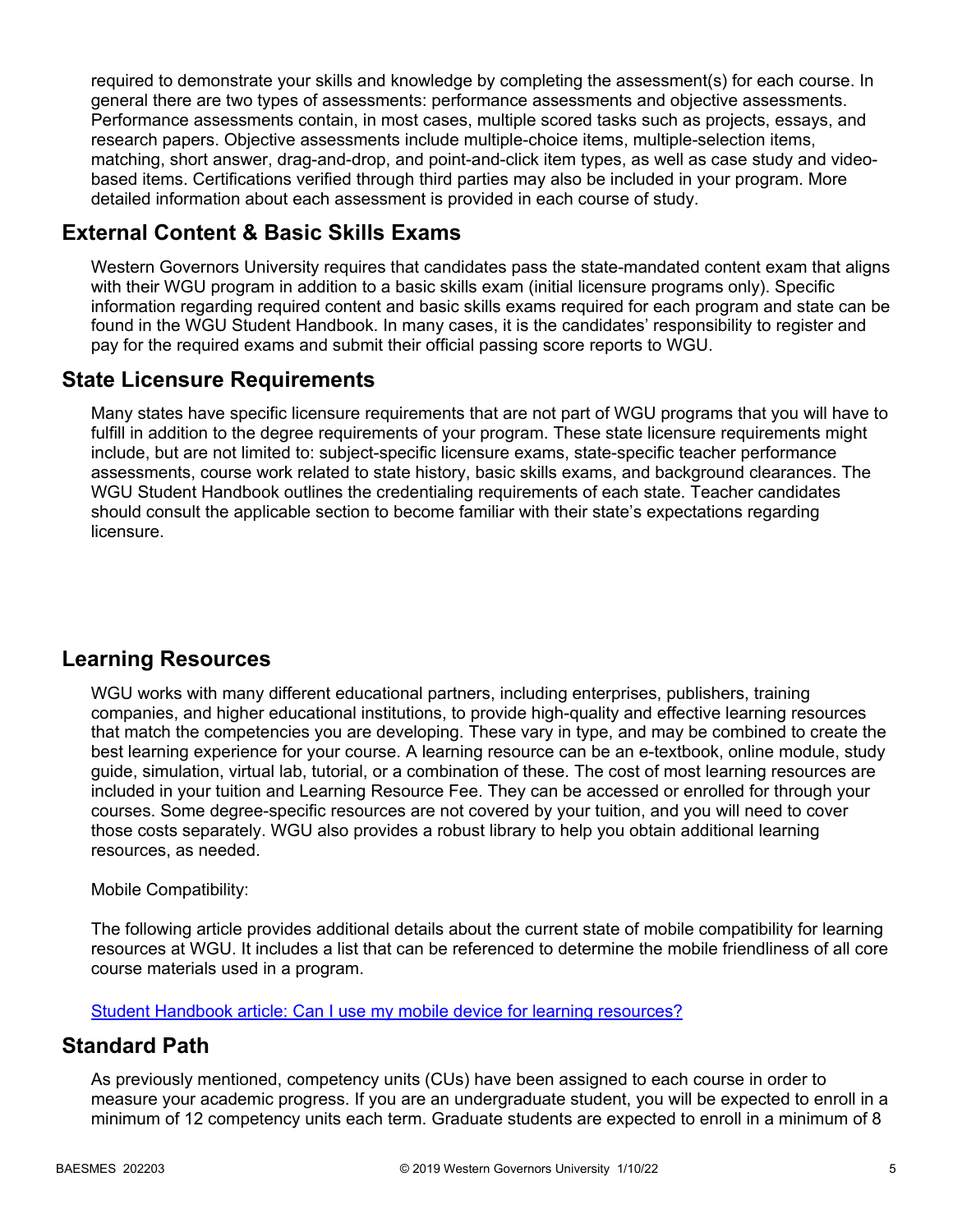competency units each term. A standard plan for a student for this program who entered WGU without any transfer units would look similar to the one on the following page. Your personal progress can be faster, but your pace will be determined by the extent of your transfer units, your time commitment, and your determination to proceed at a faster rate.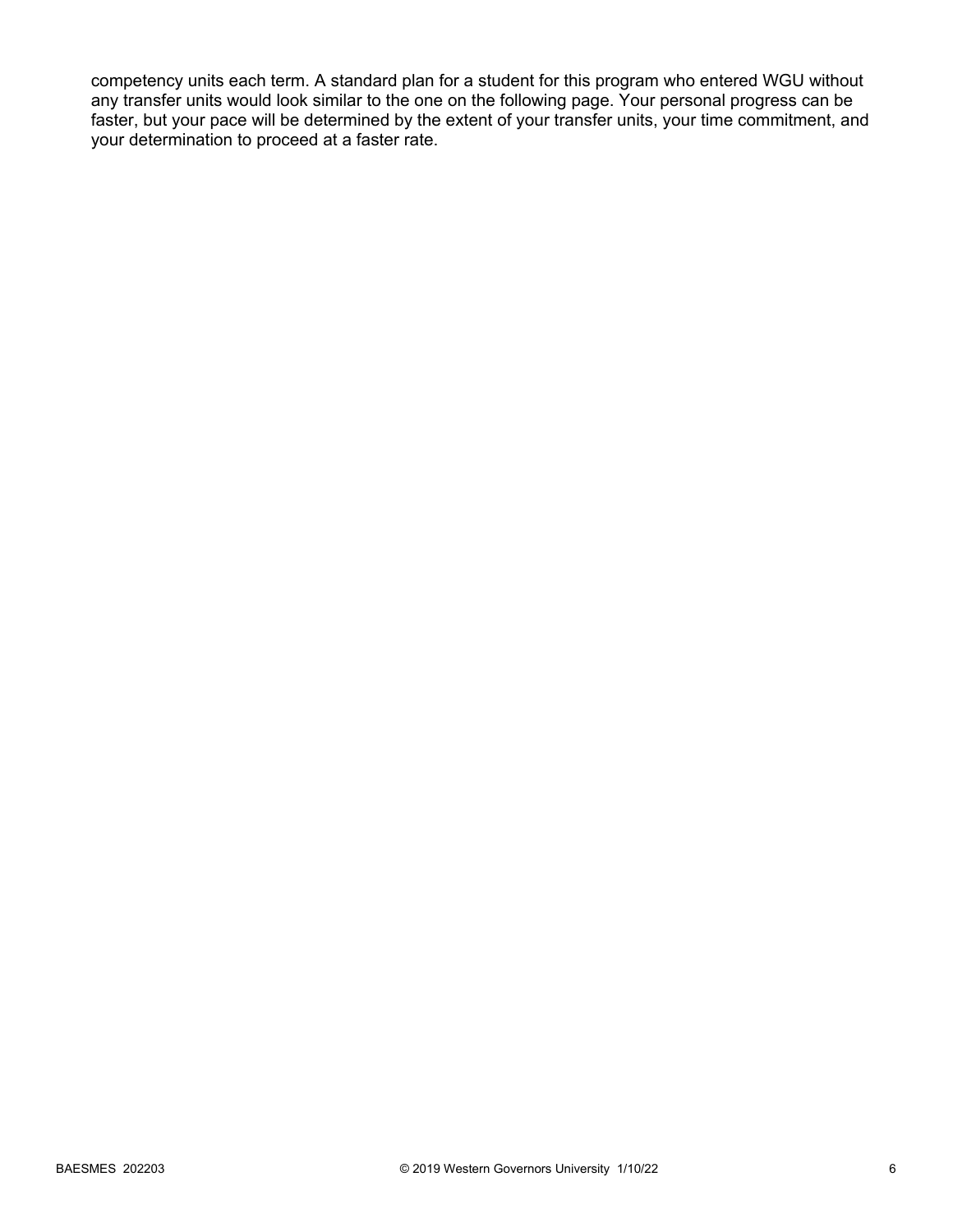## **Standard Path** *for* **Bachelor of Arts, Educational Studies in Secondary Mathematics Education**

| <b>Course Description</b>                                          | <b>CU<sub>s</sub></b> | <b>Term</b>    |
|--------------------------------------------------------------------|-----------------------|----------------|
| <b>Educational Foundations</b>                                     | $\overline{2}$        | 1              |
| College Algebra                                                    | 4                     | 1              |
| <b>Trigonometry and Precalculus</b>                                | 4                     | 1              |
| Introduction to Humanities                                         | 3                     | 1              |
| Educational Psychology and Development of Children and Adolescents | 4                     | $\overline{2}$ |
| Introduction to Biology                                            | 3                     | $\overline{2}$ |
| <b>Probability and Statistics I</b>                                | 4                     | $\overline{2}$ |
| <b>English Composition I</b>                                       | 3                     | $\overline{2}$ |
| The School as a Community of Care                                  | 3                     | 3              |
| <b>English Composition II</b>                                      | 3                     | 3              |
| Introduction to Communication                                      | 3                     | 3              |
| <b>Fundamentals of Diverse Learners</b>                            | 4                     | 3              |
| <b>Managing Engaging Learning Environments</b>                     | 3                     | 4              |
| <b>College Geometry</b>                                            | 4                     | 4              |
| Calculus I                                                         | 4                     | 4              |
| <b>Integrated Physical Sciences</b>                                | 3                     | 4              |
| <b>Natural Science Lab</b>                                         | $\overline{2}$        | 5              |
| <b>Calculus II</b>                                                 | 4                     | 5              |
| Introduction to Curriculum, Instruction, and Assessment            | 3                     | 5              |
| Assessing Impact on Student Learning                               | 3                     | 5              |
| Probability and Statistics II                                      | 3                     | 6              |
| <b>Survey of United States History</b>                             | 3                     | 6              |
| Calculus III                                                       | 3                     | 6              |
| Educational Technology for Teaching and Learning                   | 3                     | 6              |
| Mathematical Modeling and Applications                             | 3                     | $\overline{7}$ |
| Linear Algebra                                                     | 3                     | 7              |
| Secondary Reading Instruction and Interventions                    | 3                     | 7              |
| <b>Secondary Disciplinary Literacy</b>                             | 3                     | $\overline{7}$ |
| Abstract Algebra                                                   | 3                     | 8              |
| <b>Advanced Calculus</b>                                           | 3                     | 8              |
| Mathematics Learning and Teaching                                  | 4                     | 8              |
| Algebra for Secondary Mathematics Teaching                         | 3                     | 8              |
| <b>Geometry for Secondary Mathematics Teaching</b>                 | 3                     | 9              |
| Statistics and Probability for Secondary Mathematics Teaching      | 3                     | 9              |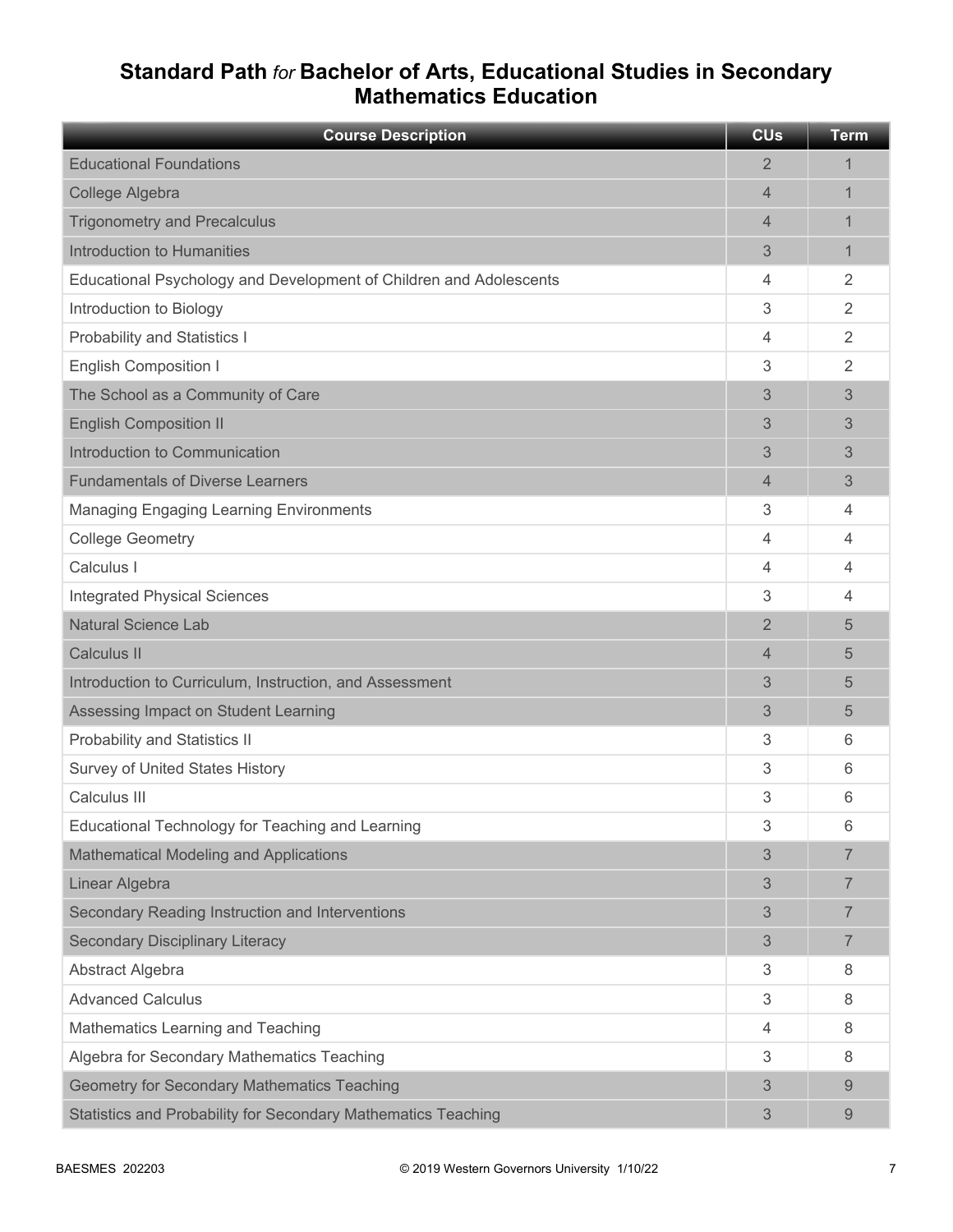| <b>Course Description</b>          | <b>CUs</b> | <b>Term</b> |
|------------------------------------|------------|-------------|
| Mathematics History and Technology |            |             |
| <b>Changes to Curriculum</b>       |            |             |

**Changes to Curriculum**

WGU publishes an Institutional Catalog, which describes the academic requirements of each degree program. Although students are required to complete the program version current at the time of their enrollment, WGU may modify requirements and course offerings within that version of the program to maintain the currency and relevance of WGU's competencies and programs. When program requirements are updated, students readmitting after withdrawal from the university will be expected to re-enter into the most current catalog version of the program.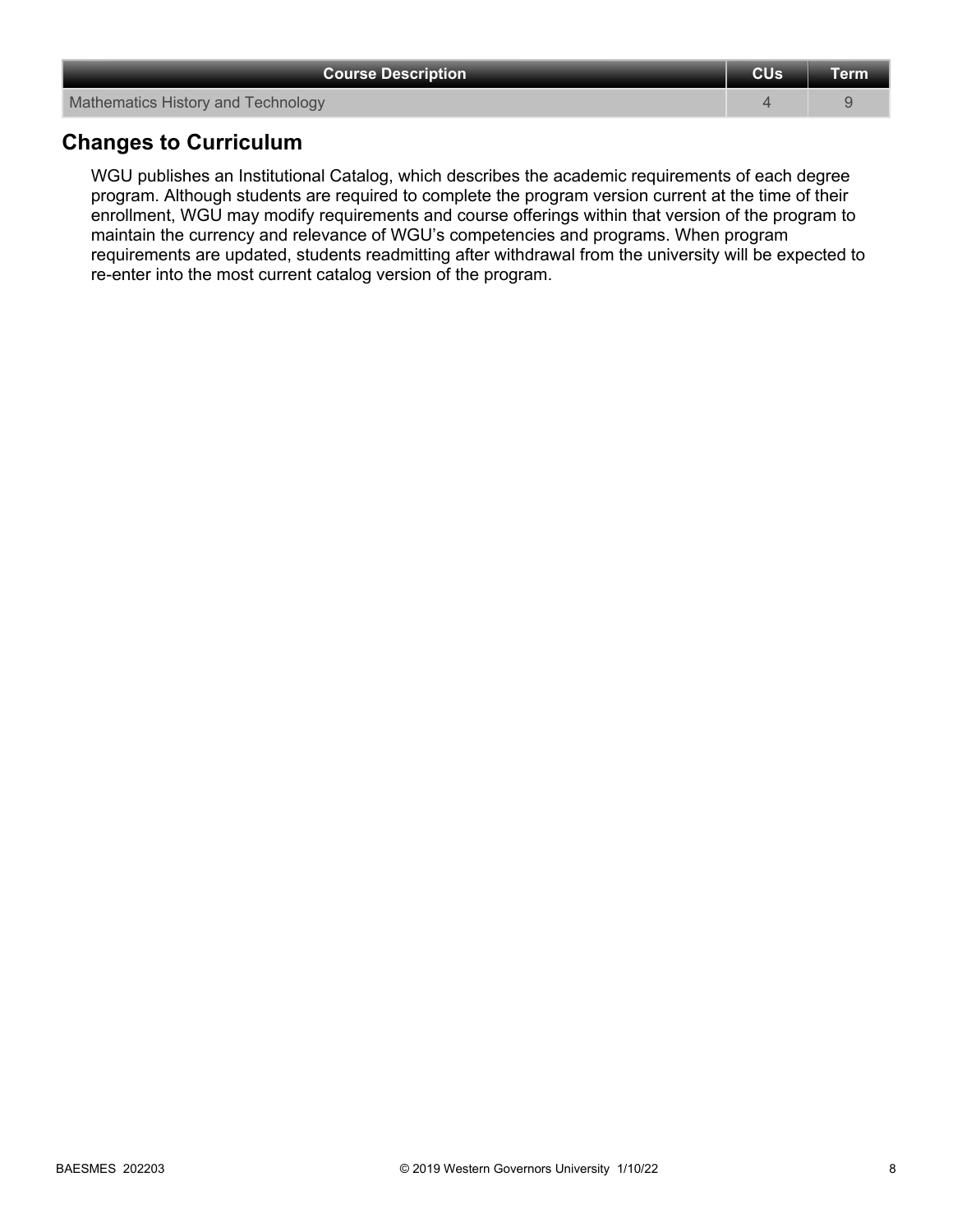# **Areas of Study** for **Bachelor of Arts, Educational Studies in Secondary Mathematics Education**

The following section includes the areas of study in the program, with their associated courses. Your specific learning resources and level of instructional support will vary based on the individual competencies you bring to the program and your confidence in developing the knowledge, skills, and abilities required in each area of the degree. The Degree Plan and learning resources are dynamic, so you need to review your Degree Plan and seek the advice of your mentor regarding the resources before you purchase them.

## **Professional Core**

### **Educational Foundations**

Educational Foundations is a key component of WGU's Professional Core and is a required course for all initial licensure candidates. The course provides candidates with early classroom experience where they observe multiple school settings at three different levels of schooling and interview an educator to learn how state standards and various legal and ethical issues affect classrooms today. The course also provides candidates with opportunities to gain foundational knowledge about what it means to be a teacher in the current educational context while exploring their future role within the larger landscape of historical and cultural influences. This course ensures candidates have a firm grasp on important issues affecting educators including state standards-based curriculum, legal and ethical requirements affecting educational opportunities, and professionalism, preparing them for subsequent coursework within the Professional Core and their content area major courses. Five preclinical hours are interwoven throughout this course, and cross-cutting themes of technology and diversity are introduced for further development throughout the candidate's programs.

*This course covers the following competencies:*

- *Begin your course by discussing your course planning tool report with your instructor and creating your personalized course plan together.*
- *The graduate analyzes the role of historical and cultural influences, including issues of federal and state governance, in determining standard educational practices and ensuring equal access to educational opportunities.*
- *The graduate examines the impact of standards-based curriculum on students and teachers to determine how it supports a school's goals.*
- *The graduate evaluates the application of educational best practices in diverse learning settings to inform teaching practice.*
- *The graduate explores pathways and opportunities for professional development to grow as an educator.*

### **Educational Psychology and Development of Children and Adolescents**

Educational Psychology and Development of Children and Adolescents is a key component of WGU's Professional Core and is a required course for all initial licensure candidates. This course prepares candidates to support classroom practices grounded in research-validated principles from the areas of educational psychology and child/adolescent development. Candidates will be introduced to learning theories that equip them with the knowledge and skills necessary to support the diverse populations of students with whom they will interact. This course addresses theories of human development, spanning early childhood through adolescence, and candidates completing this course will be able to explain and analyze the guiding perspectives on linguistic, physical, cognitive, and social development. This course will also cover appropriate instructional and assessment strategies to support student learning and development. Candidates will engage in four hours of virtual classroom observations related to issues in educational psychology and learner development. Cross-cutting themes of technology and diversity are interwoven for further development. This course is designed to be taken after successful completion of the Educational Foundations course.

- *Begin your course by discussing your course planning tool report with your instructor and creating your personalized course plan together.*
- *The graduate describes theories of development across the cognitive, linguistic, social, emotional, and physical areas to understand the needs of students at various developmental levels.*
- *The graduate evaluates the influence of students' developmental characteristics on their learning and evaluates performance to inform instructional decisions.*
- *The graduate recommends instructional strategies that will positively impact learning, based on principles of learning theories.*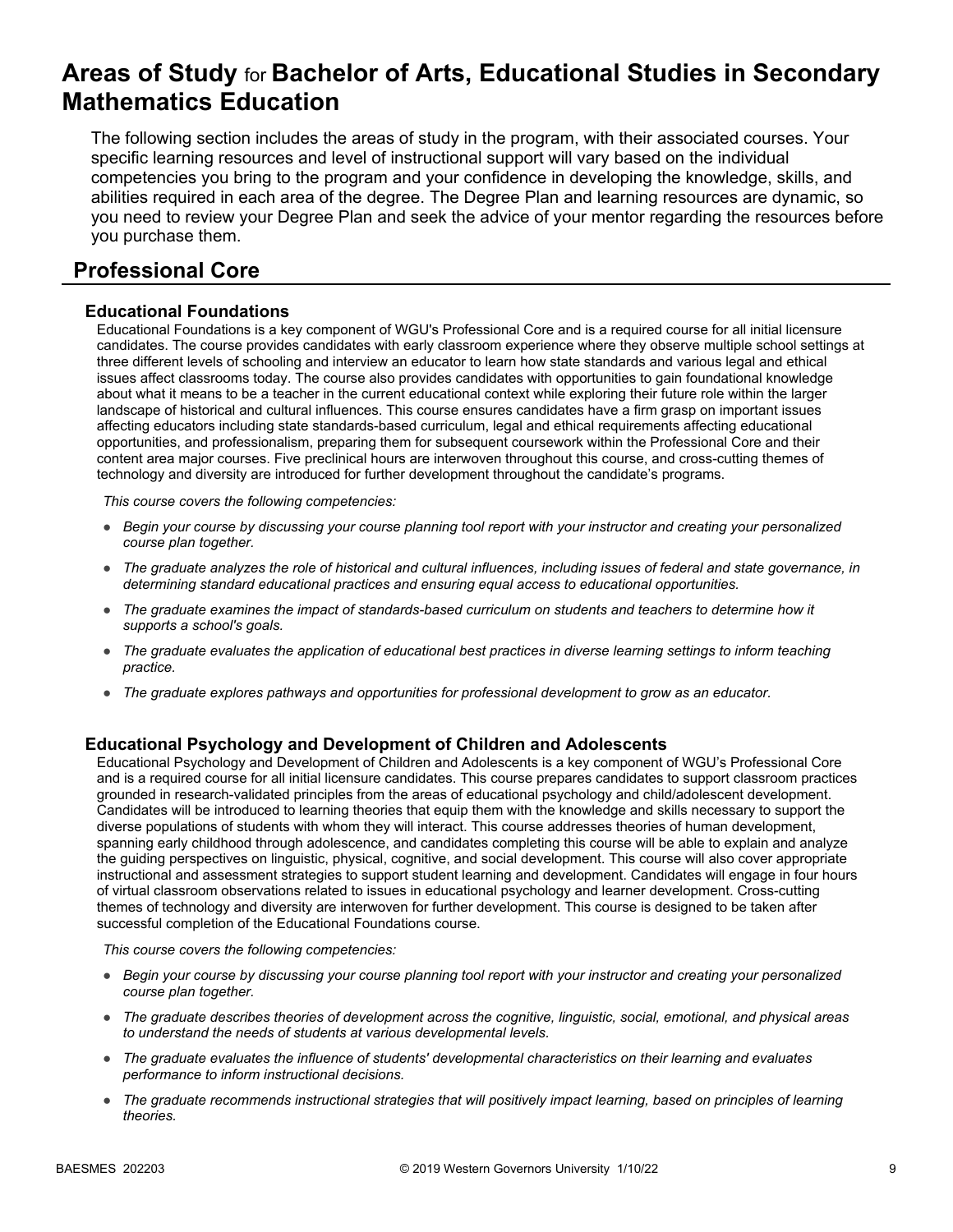● *The graduate evaluates classroom practices to determine how theories of child and adolescent psychology, learning, and development are applied in the classroom environment.*

### **The School as a Community of Care**

The School as a Community of Care is a key component of WGU's Professional Core and is a required course for all initial licensure candidates. This course prepares candidates to meet the social and emotional needs of learners, taking into account theories and philosophical perspectives on child and adolescent development and learning. Candidates learn to effectively collaborate with parents, families, caregivers, and other community stakeholders in each child's education, to build a strong foundation for academic and personal success. Emphasis is placed on family engagement as candidates gain knowledge of individual, cultural, and community assets that can be used to facilitate learner growth and development, as well as understand mental health and emotional differences among learners that may necessitate leveraging additional resources to support students' wellbeing. Issues of youth mental health, substance abuse, suicide awareness and prevention, and abuse within families will be addressed as will the importance of parent involvement. Candidates will engage in seven hours of preclinical experiences, which include visual observations of learning environments that involve parents and families in their children's' education while supporting the social and emotional learning (SEL) needs of learners and an interview with an educational professional to explore topics related to parent involvement, youth mental health issues, and professional responsibilities to ensure student wellbeing. Additionally, crosscutting themes of technology and diversity are interwoven for further development. This course is designed to be taken after successful completion of the Educational Psychology and Development of Children and Adolescents course.

*This course covers the following competencies:*

- *Begin your course by discussing your course planning tool report with your instructor and creating your personalized course plan together.*
- *The graduate plans for learning environments that meet all students' cultural, social, and emotional learning needs by incorporating knowledge of individual learners, diverse cultures, and communities.*
- *The graduate develops strategies to address the social and emotional learning (SEL) needs of students, including the incorporation of trauma-informed or restorative instructional practices.*
- *The graduate identifies appropriate resources and processes to support the mental health and emotional well-being of students.*
- *The graduate collaborates with families, caretakers, and the larger community to identify partnerships that facilitate learner growth.*

#### **Fundamentals of Diverse Learners**

Fundamentals of Diverse Learners is a key component of WGU's Professional Core and is a required course for all initial licensure candidates. This course prepares candidates to consider and address the wide range of learning needs in the classrooms of today. This course teaches candidates to identify and support the needs of diverse populations of learners, including, for example, students with disabilities (INCLUDING DYSLEXIA), English language learners, and gifted and talented students. Practical strategies for differentiating instruction while creating a safe, inclusive, and culturally responsive learning environment are explored. This course helps candidates develop skills for partnering with parents and advocating for all students, particularly those impacted by provisions of IDEA and Section 504 of the Rehabilitation Act. Multitiered systems of supports are addressed to prepare candidates for their future classrooms as they seek to select appropriate instructional practices and interventions to best serve their students. Candidates will engage in four hours of preclinical experiences that includes a simulated teaching experience in which skills learned can be applied. Cross-cutting themes of technology and diversity are interwoven for further development. This course is designed to be taken after successful completion of the School as a Community of Care course.

- *Begin your course by discussing your course planning tool report with your instructor and creating your personalized course plan together.*
- *The graduate analyzes the application of policies, practices, and legal requirements to inform teaching practice.*
- *The graduate creates inclusive learning environments featuring multitiered systems of supports to address the needs of all students, including exceptional learners and English learners.*
- *The graduate creates learning experiences that accommodate the needs of students with exceptionalities, including gifted and talented students, in order to facilitate the success of all learners.*
- *The graduate integrates equity pedagogy to address the needs of multicultural learners.*
- *The graduate plans learning experiences that accommodate linguistic diversity to facilitate the success of all learners.*
- *The graduate recommends strategies to engage with students, families, administrators, and other stakeholders in ways*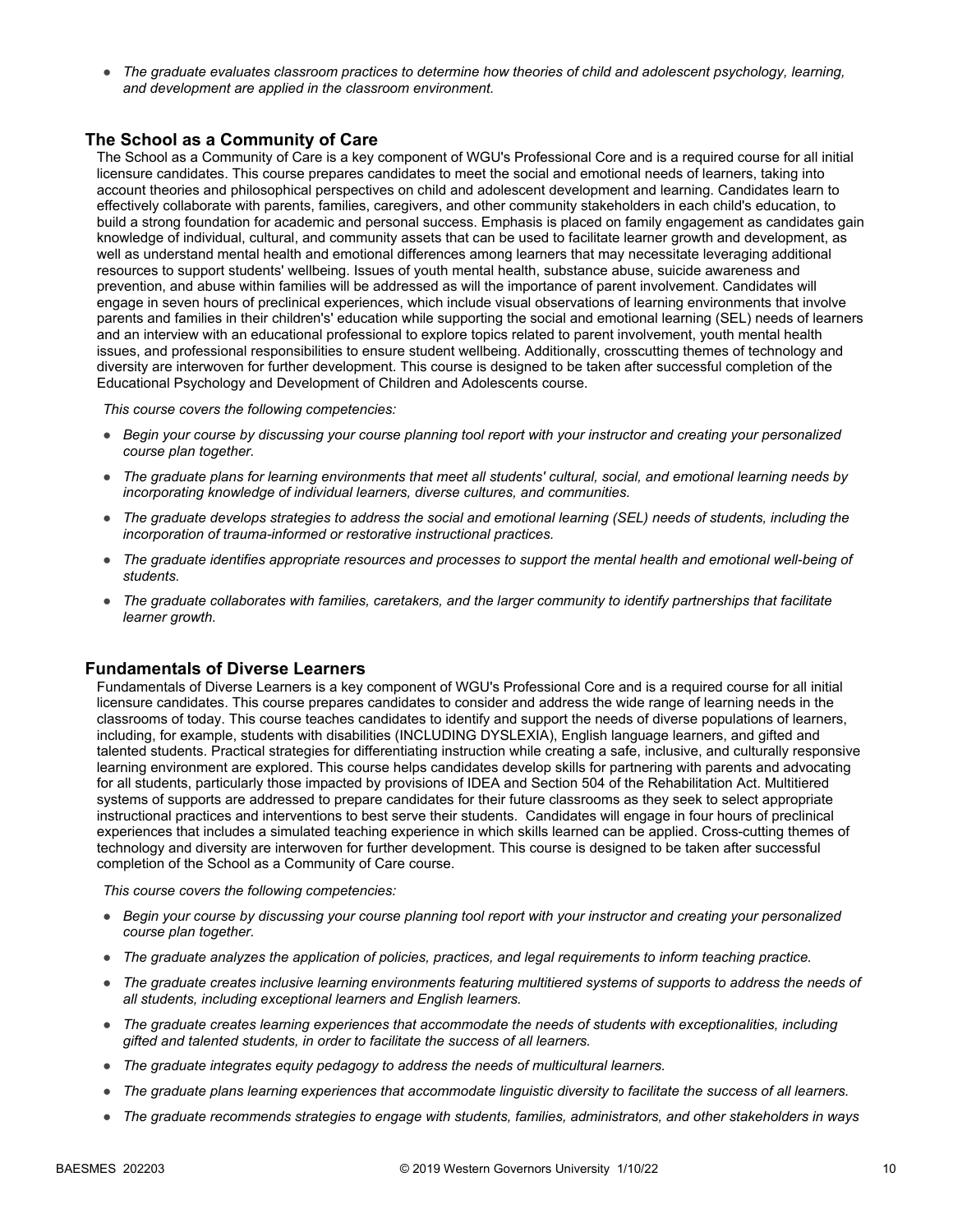#### **Managing Engaging Learning Environments**

Managing Engaging Learning Environments is a key component of WGU's Professional Core and is a required course for all initial licensure candidates. This course prepares candidates to establish and contribute to safe and productive learning environments that support the success of all learners by ensuring student engagement and motivation for learning. Candidates will learn strategies, such as incorporating consistent routines and expectations, to provide positive behavior supports, increase learner motivation, promote active learning and self-direction, and ensure a safe and productive classroom setting that fosters a sense of community through collaborative educational practices. The course will culminate in evidence-based, practical application of current strategies, theories, or philosophical perspectives related to motivating and engaging all students in a learning community. Candidates will engage in seven hours of preclinical experiences that include both virtual observations of classroom settings and time in a simulated classroom environment where theory can be put into practice. Cross-cutting themes of technology and diversity are interwoven for further development. This course is designed to be taken after successful completion of the Fundamentals of Diverse Learners course.

*This course covers the following competencies:*

- *Begin your course by discussing your course planning tool report with your instructor and creating your personalized course plan together.*
- *The graduate establishes norms and routines to create a safe and productive learning environment that encourages positive social interactions, individual and collaborative learning, and appropriate classroom behaviors.*
- *The graduate interacts with each student in a way that builds positive relationships by using knowledge of individual learners, diverse cultures, and communities.*
- *The graduate analyzes the theoretical foundations and application of classroom management strategies, including behavior support and conflict management, to inform teaching practice.*
- *The graduate recommends strategies that are motivating and encourage active engagement from all students.*

#### **Introduction to Curriculum, Instruction, and Assessment**

Introduction to Curriculum, Instruction, and Assessment is a key component of WGU's Professional Core and is a required course for all initial licensure candidates. This course provides candidates with the knowledge and skills necessary to create engaging and standards-aligned lessons that meet the needs of all learners. Candidates will learn to analyze learner needs based on a variety of inputs, including their state P–12 standards, assessment results, and knowledge of learner differences. This course will help candidates design, deliver, and modify instruction in accordance to needs and educational requirements. Candidates will engage in three hours of preclinical experiences that include virtual classroom observations. They also will record a short teaching segment, allowing for authentic teaching experience. Crosscutting themes of technology and diversity are interwoven for continued development. This course is designed to be taken after successful completion of the Managing Engaging Learning Environments course.

*This course covers the following competencies:*

- *Begin your course by discussing your course planning tool report with your instructor and creating your personalized course plan together.*
- *The graduate aligns lessons to learning goals by synthesizing knowledge about students and their assessment data.*
- *The graduate analyzes the role of various assessment types in evaluating student learning and planning future instruction.*
- *The graduate implements evidence-based instructional strategies to increase content area learning.*
- *The graduate differentiates instruction to facilitate mastery for all learners.*
- *The graduate incorporates cross-disciplinary instruction, skills, and content into lessons.*
- *The graduate creates standards-based instructional plans based on their state's P–12 standards that incorporate knowledge of learners' developmental needs, prior learning, and community and cultural context.*

#### **Assessing Impact on Student Learning**

Assessing Impact on Student Learning is a key component of WGU's Professional Core and is a required course for all initial licensure candidates. This course equips candidates to evaluate student learning and their own professional practice, ensuring candidates are prepared to ensure all learners' success. In this course, candidates learn multiple methods of assessment to ensure they are able to implement a balanced approach to assessment while monitoring their students' progress. Assessments types such as formative, summative, standardized, and common assessments are addressed so candidates understand their purposes and can apply them within the context of a lesson to determine impact on learning.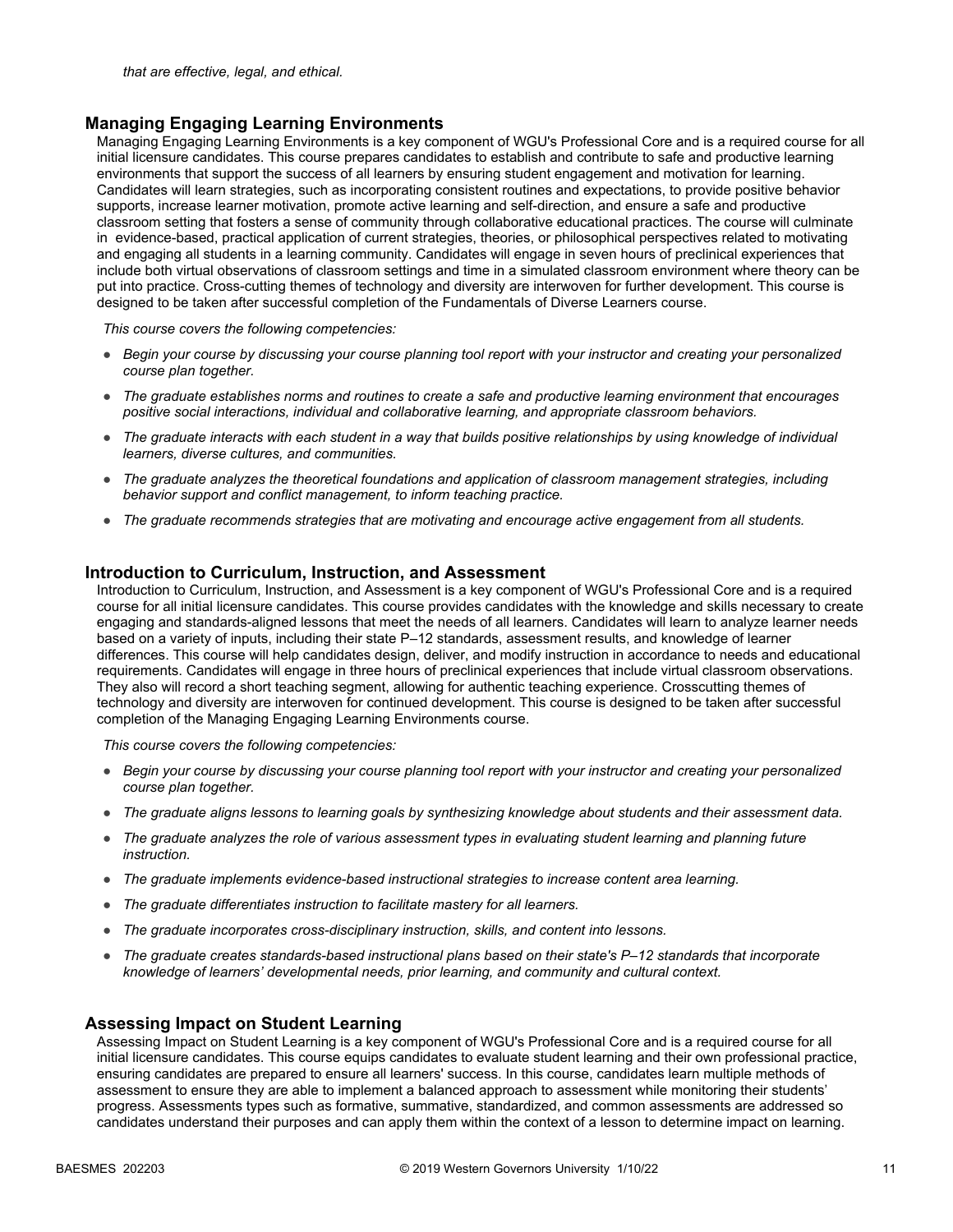Data literacy skills are taught to ensure candidates interpret and analyze individual and classroom data and apply their knowledge in ways that support academic success. Candidates will engage in three hours of preclinical experiences that include virtual classroom observations. Cross-cutting themes of technology and diversity are interwoven for further development. This course is designed to be taken after successful completion of the Introduction to Curriculum, Instruction, and Assessment course.

*This course covers the following competencies:*

- *Begin your course by discussing your course planning tool report with your instructor and creating your personalized course plan together.*
- *The graduate plans a progress-monitoring strategy, including formative, summative, and common assessments, that actively engages students in their own learning.*
- *The graduate analyzes assessment results to evaluate student learning and teacher effectiveness.*
- *The graduate makes evidence-based instructional decisions that are informed by student assessment data.*
- *The graduate determines their impact on learners and the broader school community through evaluation of teaching practice.*

### **Educational Technology for Teaching and Learning**

Educational Technology for Teaching and Learning is a key component of WGU's professional core and is a required course for all initial licensure candidates. This course prepares candidates to incorporate technology into their classroom practices in ways that improve teaching and learning. The ISTE standards will form the basis for their practice. The material will teach candidates to critically evaluate software and hardware options that may positively impact the classroom environment, while also increasing their awareness of ethical usage and considerations related to equity, access to technology, and appropriate use of technology by P–12 students. Assistive technologies to meet the needs of a diverse learner population also will be taught in this course. Candidates will engage in three hours of preclinical experience that include virtual observations of classroom practices incorporating technology to support educational goals. Crosscutting themes of technology and diversity are interwoven for further development. This course is designed to be taken after successful completion of the Assessing Impact on Student Learning course.

*This course covers the following competencies:*

- *Begin your course by discussing your course planning tool report with your instructor and creating your personalized course plan together.*
- *The graduate analyzes how research-based applications of technology facilitate student learning.*
- *The graduate evaluates the application of technology in the classroom, including its impact on learning for all students and potential equity or access issues.*
- *The graduate promotes a technology-enabled classroom culture that is equitable, ethical, and socially responsible.*
- *The graduate applies curricular and instructional design principles to create effective digital learning environments.*
- *The graduate recommends technology as an assessment tool to encompass multiple learner needs, provide in the moment feedback, and inform instruction.*
- *The graduate fosters student self-directedness and independent learning through the use of technology.*

### **General Education**

#### **College Algebra**

This course provides further application and analysis of algebraic concepts and functions through mathematical modeling of real-world situations. Topics include: real numbers, algebraic expressions, equations and inequalities, graphs and functions, polynomial and rational functions, exponential and logarithmic functions, and systems of linear equations.

- *Begin your course by discussing your course planning tool report with your instructor and creating your personalized course plan together.*
- *The graduate classifies and performs operations on real numbers; solves linear equations and inequalities; connects a linear equation to its graph; and identifies a function.*
- *The graduate solves systems of linear equations and their related applications.*
- *The graduate simplifies and factors polynomial expressions, and solves polynomial equations.*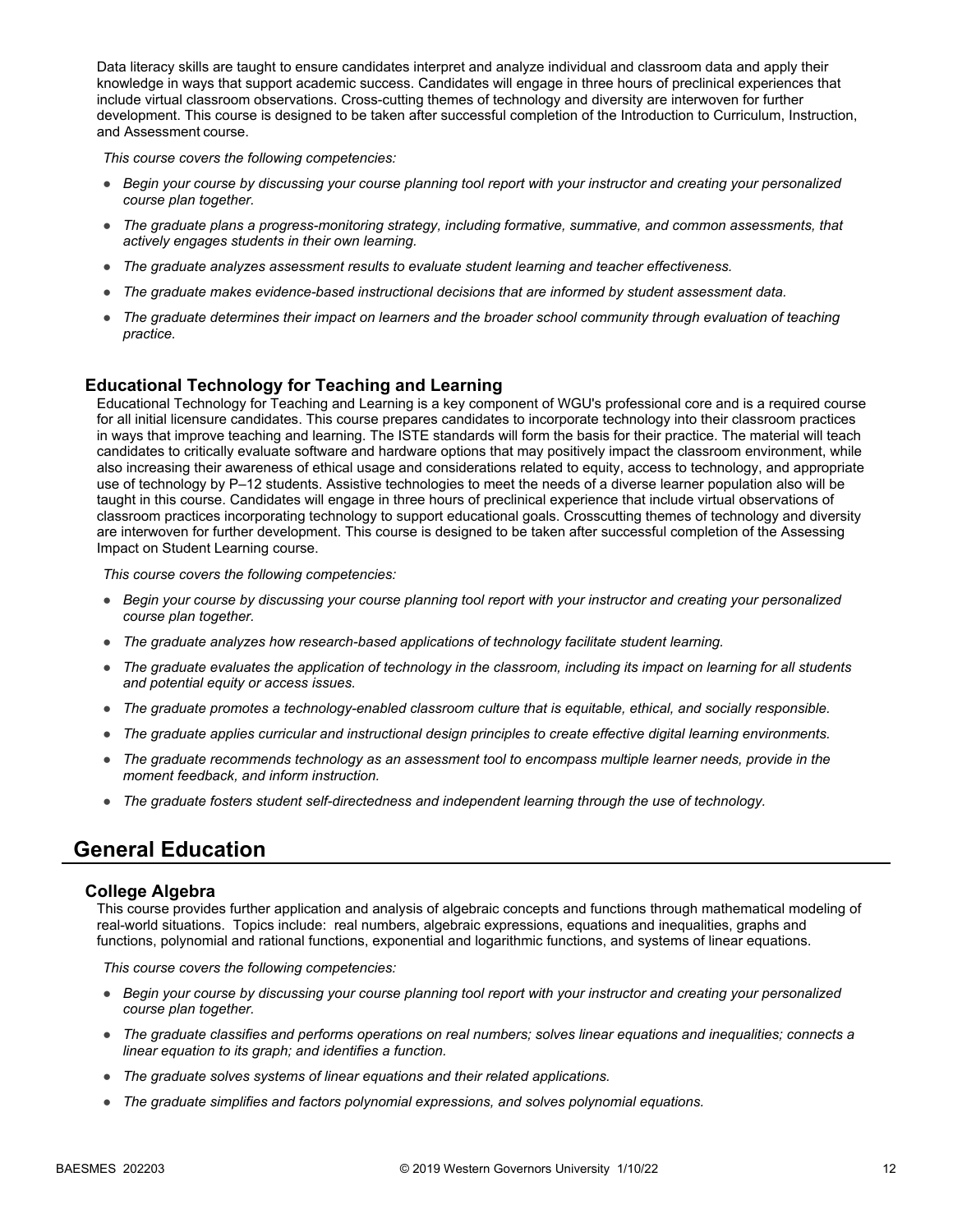- *The graduate simplifies rational, radical, and quadratic expressions, solves corresponding equations, and extends this knowledge to the study of functions.*
- *The graduate combines functions, finds inverse functions, solves exponential and logarithmic equations and functions.*

#### **Introduction to Humanities**

This introductory humanities course allows candidates to practice essential writing, communication, and critical thinking skills necessary to engage in civic and professional interactions as mature, informed adults. Whether through studying literature, visual and performing arts, or philosophy, all humanities courses stress the need to form reasoned, analytical, and articulate responses to cultural and creative works. Studying a wide variety of creative works allows candidates to more effectively enter the global community with a broad and enlightened perspective.

*This course covers the following competencies:*

- *Begin your course by discussing your course planning tool report with your instructor and creating your personalized course plan together.*
- *The graduate assesses the development of humans through the study of key concepts, disciplines, and primary influences of the humanities.*
- *The graduate analyzes the primary contributions and characteristics of humanities during the Classical period.*
- *The graduate analyzes the primary contributions and characteristics of humanities during the Renaissance.*
- *The graduate analyzes the primary contributions and characteristics of humanities during the Neoclassical and Enlightenment period.*
- *The graduate analyzes the primary contributions and characteristics of humanities during the Romantic period.*
- *The graduate analyzes the primary contributions and characteristics of humanities during the Realism movement.*

#### **English Composition I**

English Composition I introduces candidates to the types of writing and thinking that are valued in college and beyond. Candidates will practice writing in several genres with emphasis placed on writing and revising academic arguments. Instruction and exercises in grammar, mechanics, research documentation, and style are paired with each module so that writers can practice these skills as necessary. Composition I is a foundational course designed to help candidates prepare for success at the college level. There are no prerequisites for English Composition I.

*This course covers the following competencies:*

- *Begin your course by discussing your course planning tool report with your instructor and creating your personalized course plan together.*
- *The graduate applies appropriate grammatical rules, sentence structure, and writing conventions.*
- *The graduate selects appropriate rhetorical strategies that improve writing and argumentation.*
- *The graduate appropriately uses a given writing style.*
- *The graduate uses appropriate writing and revision strategies.*
- *The graduate integrates credible and relevant sources into written arguments.*
- *The graduate composes an appropriate narrative for a given context.*
- *The graduate composes an appropriate argumentative essay for a given context.*

#### **English Composition II**

English Composition II introduces candidates to the types of research and writing that are valued in college and beyond. Candidates will practice writing, with emphasis placed on research, writing, and revising an academic argument. Instruction and exercises in grammar, mechanics, research documentation, and style are paired with each module so that writers can practice these skills as necessary. Composition II is a foundational course designed to help candidates prepare for success at the college level. Composition I is the prerequisite for Composition II.

- *Begin your course by discussing your course planning tool report with your instructor and creating your personalized course plan together.*
- *The graduate evaluates the quality, credibility, and relevance of evidence in order to integrate evidence into a final*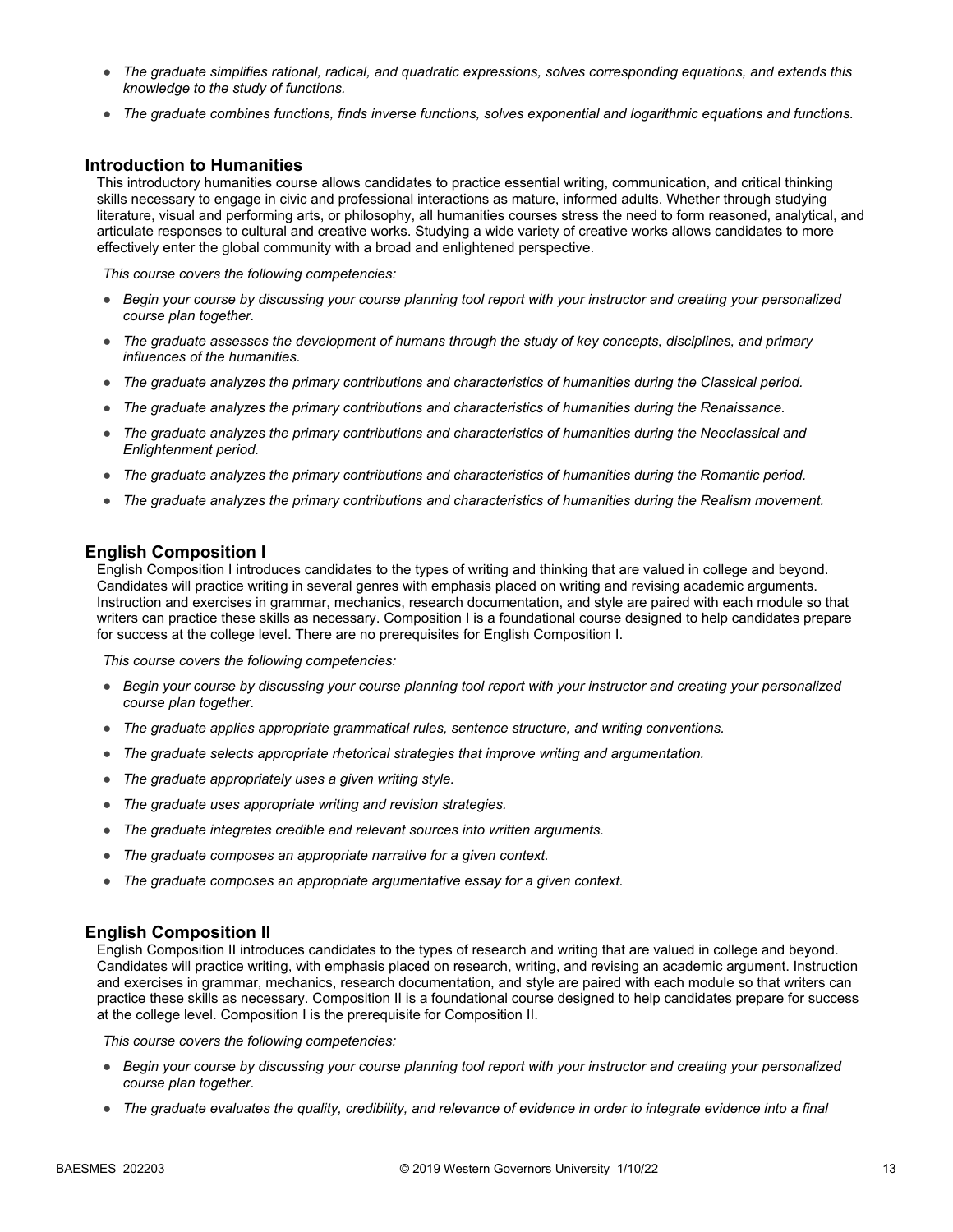*research paper.*

- *The graduate applies steps of the writing process appropriately to improve quality of writing.*
- *The graduate composes an argumentative research paper.*

#### **Introduction to Communication**

This introductory communication course allows candidates to become familiar with the fundamental communication theories and practices necessary to engage in healthy professional and personal relationships. Candidates will survey human communication on multiple levels and critically apply the theoretical grounding of the course to interpersonal, intercultural, small group, and public presentational contexts. The course also encourages candidates to consider the influence of language, perception, culture, and media on their daily communicative interactions. In addition to theory, candidates will engage in the application of effective communication skills through systematically preparing and delivering an oral presentation. By practicing these fundamental skills in human communication, candidates become more competent communicators as they develop more flexible, useful, and discriminatory communicative practices in a variety of contexts. Note: There are references within this video to Taskstream. If Taskstream is not part of your student experience, please disregard, and locate your task(s) within your course.

*This course covers the following competencies:*

- *Begin your course by discussing your course planning tool report with your instructor and creating your personalized course plan together.*
- *The graduate applies foundational elements of effective communication.*
- *The graduate applies appropriate communication strategies in interpersonal and group contexts.*
- *The graduate utilizes appropriate presentational communication strategies in personal and professional settings.*

#### **Integrated Physical Sciences**

This course provides students with an overview of the basic principles and unifying ideas of the physical sciences: physics, chemistry, and earth sciences. Course materials focus on scientific reasoning and practical, everyday applications of physical science concepts to help students integrate conceptual knowledge with practical skills.

*This course covers the following competencies:*

- *Begin your course by discussing your course planning tool report with your instructor and creating your personalized course plan together.*
- *The graduate describes the nature and process of science.*
- *The graduate examines applications of physics including fundamental concepts such as forces, motion, energy, and waves.*
- *The graduate examines applications of key chemistry concepts including the structure of matter and the behavior and conservation of matter in chemical reactions.*
- *The graduate describes the underlying organization, interactions, and processes within the Earth system including the Earth's structure and atmosphere, and Earth's interactions within the solar system.*

#### **Survey of United States History**

This course presents a broad and thematic survey of U.S. history from European colonization to the mid-twentieth century. Students will explore how historical events and major themes in American history have affected a diverse population.

*This course covers the following competencies:*

- *Begin your course by discussing your course planning tool report with your instructor and creating your personalized course plan together.*
- *The graduate analyzes the colonial experience and the foundations of the American Revolution.*
- *The graduate analyzes the challenges of partisan politics and sectionalism in the Early Republic and Civil War eras.*
- *The graduate examines the major changes that defined the United States in the late-nineteenth and early-twentieth centuries.*
- *The graduate explains significant international and domestic challenges that the United States confronted since World War I.*

### **Mathematics Content**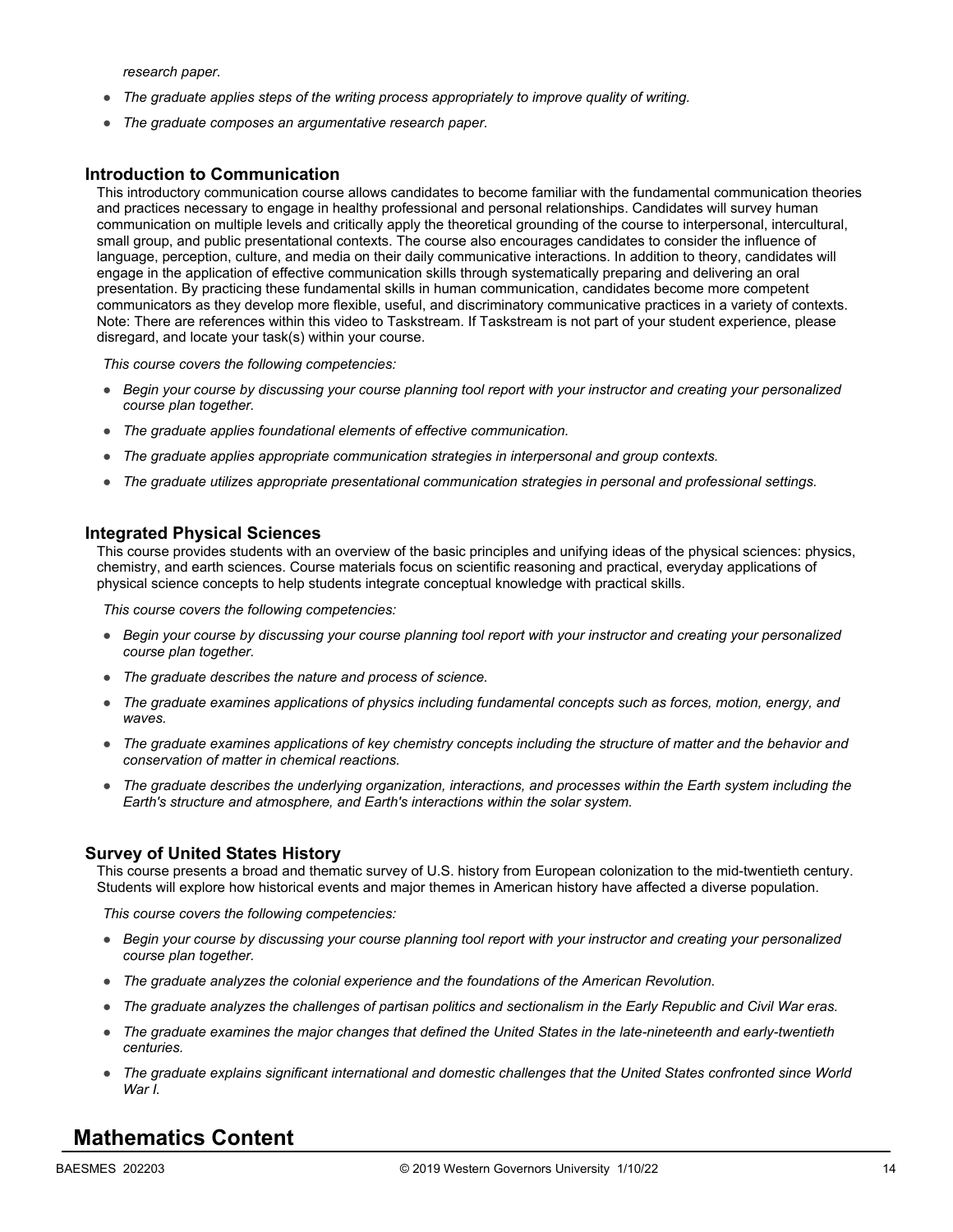### **Trigonometry and Precalculus**

Trigonometry and Precalculus covers the knowledge and skills necessary to apply trigonometry, complex numbers, systems of equations, vectors and matrices, sequence and series, and to use appropriate technology to model and solve real-life problems. Topics include degrees; radians and arcs; reference angles and right triangle trigonometry; applying, graphing and transforming trigonometric functions and their inverses; solving trigonometric equations; using and proving trigonometric identities; geometric, rectangular, and polar approaches to complex numbers; DeMoivre's Theorem; systems of linear equations and matrix-vector equations; systems of nonlinear equations; systems of inequalities; and arithmetic and geometric sequences and series. College Algebra is a prerequisite for this course.

*This course covers the following competencies:*

- *Begin your course by discussing your course planning tool report with your instructor and creating your personalized course plan together.*
- The graduate applies trigonometric ratios and triangle formulas to model and solve real-life problems.
- *The graduate uses a unit circle to define trigonometric functions and applies these functions to model and solve reallife problems.*
- *The graduate proves trigonometric identities and solves trigonometric equations.*
- *The graduate applies various representations of complex numbers to solve problems.*
- *The graduate uses systems of equations, systems of inequalities, and matrices to model and solve real-life problems.*
- *The graduate explores arithmetic and geometric sequences and uses them to model and solve real-life problems.*

#### **Probability and Statistics I**

Probability and Statistics I covers the knowledge and skills necessary to apply basic probability, descriptive statistics, and statistical reasoning, and to use appropriate technology to model and solve real-life problems. It provides an introduction to the science of collecting, processing, analyzing, and interpreting data, including representations, constructions and interpretation of graphical displays (e.g., box plots, histograms, cumulative frequency plots, scatter plots). Topics include creating and interpreting numerical summaries and visual displays of data; regression lines and correlation; evaluating sampling methods and their effect on possible conclusions; designing observational studies, controlled experiments, and surveys; and determining probabilities using simulations, diagrams, and probability rules. Candidates should have completed a course in College Algebra before engaging in this course.

*This course covers the following competencies:*

- *Begin your course by discussing your course planning tool report with your instructor and creating your personalized course plan together.*
- *The graduate evaluates the relationship between two variables through the creation and interpretation of numerical summaries and visual displays.*
- *The graduate evaluates the sampling methods used in studies including the effect they have on conclusions that can be made.*
- *The graduate designs and conducts observational studies, controlled experiments, and surveys to explore population characteristics.*
- *The graduate determines the probability of events using simulations, diagrams, and probability rules.*

#### **College Geometry**

College Geometry covers the knowledge and skills necessary to use dynamic technology to explore geometry, to use axiomatic reasoning to prove statements about geometry, and to apply geometric models to solve real-life problems. Topics include axiomatic systems, analytic proofs, coordinate geometry, plane and solid Euclidean geometry, non-Euclidean geometries, constructions, transformations, deductive reasoning, and dynamic technology. College Algebra as well as Trigonometry and Precalculus are prerequisites.

- *Begin your course by discussing your course planning tool report with your instructor and creating your personalized course plan together.*
- *The graduate applies algebraic language in representing geometric concepts to solve two-dimensional problems.*
- *The graduate implements geometric construction methods to create objects.*
- *The graduate applies properties and theorems about circles and circle sectors to solve problems.*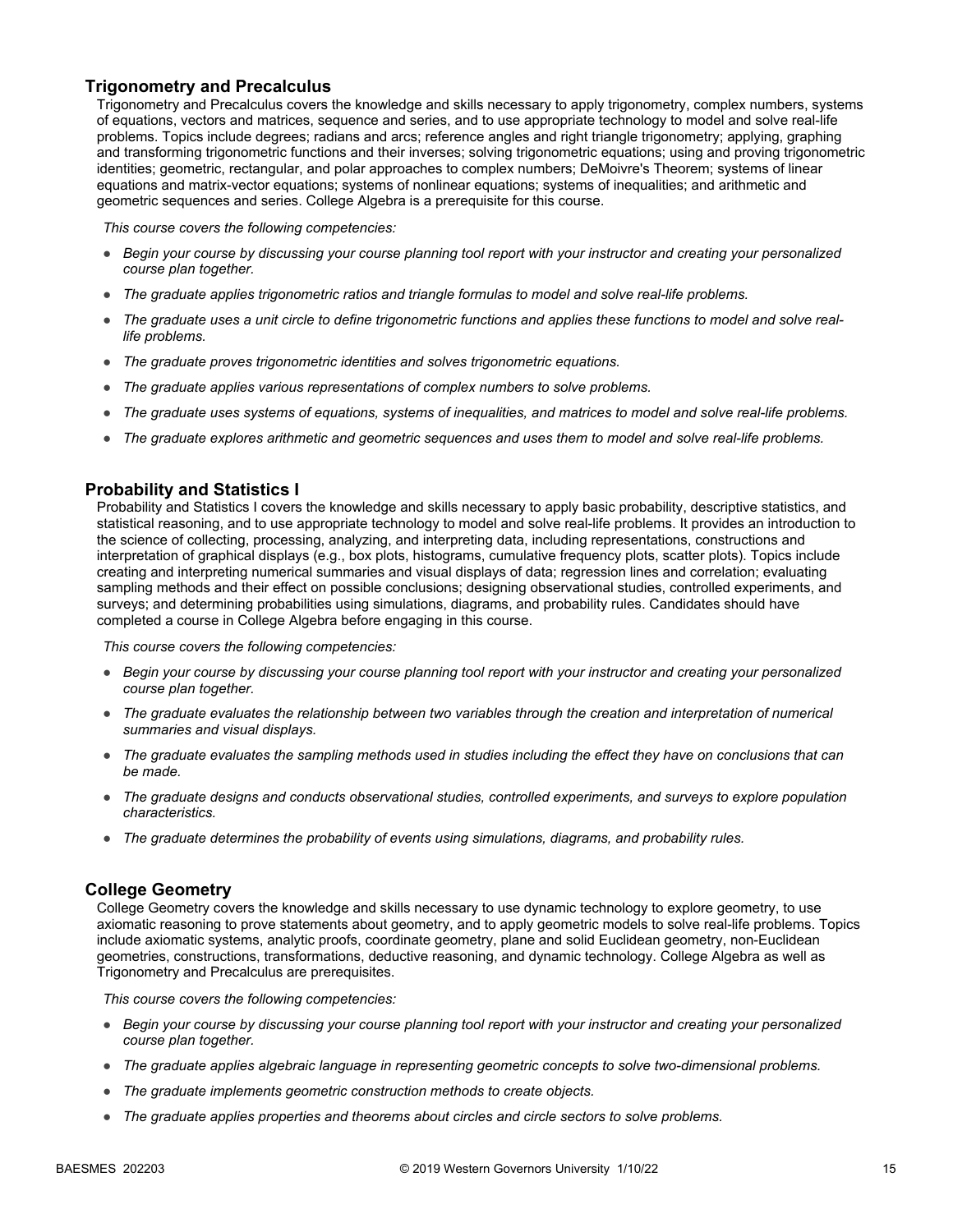- *The graduate applies geometric properties to solve problems.*
- *The graduate examines geometric relationships to analyze congruence, similarity, transformations, and symmetry.*
- *The graduate analyzes the axiomatic nature of Euclidean and non-Euclidean geometries to reflect on geometric reasoning and formal proof.*

#### **Calculus I**

Calculus I is the study of rates of change in relation to the slope of a curve and covers the knowledge and skills necessary to apply differential calculus of one variable and to use appropriate technology to model and solve real-life problems. Topics include functions, limits, continuity, differentiability, visual, analytical, and conceptual approaches to the definition of the derivative, the power, chain, sum, product, and quotient rules applied to polynomial, trigonometric, exponential, and logarithmic functions, implicit differentiation, position, velocity, and acceleration, optimization, related rates, curve sketching, and L'Hopital's Rule. Pre-Calculus is a pre-requisite for this course.

*This course covers the following competencies:*

- *Begin your course by discussing your course planning tool report with your instructor and creating your personalized course plan together.*
- *The graduate demonstrates a conceptual understanding of limits and continuity and solves problems involving limits and continuity.*
- *The graduate demonstrates a conceptual understanding of the derivative and finds the derivative of functions.*
- *The graduate applies concepts and techniques of differentiation to solve application problems.*

#### **Calculus II**

Calculus II is the study of the accumulation of change in the area under a curve. It covers the knowledge and skills necessary to apply integral calculus of one variable and to use appropriate technology to model and solve real-life problems. Topics include antiderivatives; indefinite integrals; the substitution rule; Riemann sums; the Fundamental Theorem of Calculus; definite integrals; acceleration, velocity, position, and initial values; integration by parts; integration by trigonometric substitution; integration by partial fractions; numerical integration; improper integration; area between curves; volumes and surface areas of revolution; arc length; work; center of mass; separable differential equations; direction fields; growth and decay problems; and sequences. Calculus I is a prerequisite for this course.

*This course covers the following competencies:*

- *Begin your course by discussing your course planning tool report with your instructor and creating your personalized course plan together.*
- *The graduate demonstrates a conceptual understanding of integration techniques and correctly applies them.*
- *The graduate applies integration in various ways in order to solve problems, including differential equations.*
- *The graduate demonstrates a conceptual understanding of sequences.*

#### **Probability and Statistics II**

Probability and Statistics II covers the knowledge and skills necessary to apply random variables, sampling distributions, estimation, and hypothesis testing, and to use appropriate technology to model and solve real-life problems. It provides tools for the science of analyzing and interpreting data and includes statistical variability and its sources and the role of randomness in statistical inference. Topics include discrete and continuous random variables; expected values; the Central Limit Theorem; the identification of unusual samples; population parameters; point estimates; confidence intervals; influences on accuracy and precision; hypothesis testing; and statistical tests (z mean, z proportion, one sample t, paired t, independent t, ANOVA, chi-squared, and significance of correlation). Calculus II and Probability and Statistics I are prerequisites for this course.

- *Begin your course by discussing your course planning tool report with your instructor and creating your personalized course plan together.*
- *The graduate analyzes probability distributions of discrete and continuous random variables to determine probabilities and solve expected value problems.*
- *The graduate uses sampling distributions and the Central Limit Theorem to identify unusual samples and solve problems.*
- *The graduate estimates population parameters using point estimates, confidence intervals, and an understanding of*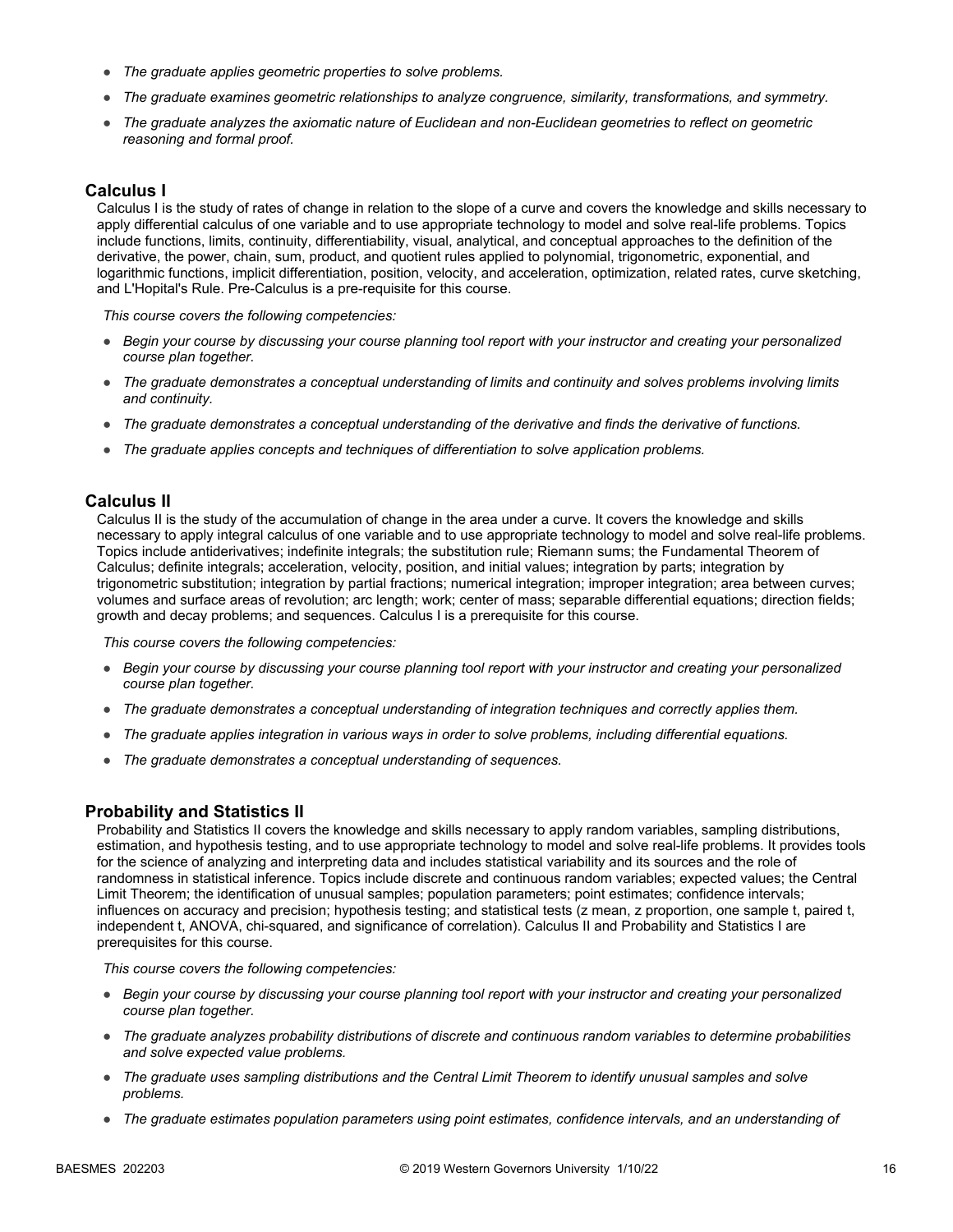*the factors that influence the accuracy and precision of estimates.*

● *The graduate applies the logic and process of hypothesis testing to evaluate claims about populations.*

#### **Calculus III**

Calculus III is the study of calculus conducted in three-or-higher-dimensional space. It covers the knowledge and skills necessary to apply calculus of multiple variables while using the appropriate technology to model and solve real-life problems. Topics include: infinite series and convergence tests (integral, comparison, ratio, root, and alternating), power series, taylor polynomials, vectors, lines and planes in three dimensions, dot and cross products, multivariable functions, limits, and continuity, partial derivatives, directional derivatives, gradients, tangent planes, normal lines, and extreme values. Calculus II is a prerequisite for this course.

*This course covers the following competencies:*

- *Begin your course by discussing your course planning tool report with your instructor and creating your personalized course plan together.*
- *The graduate demonstrates understanding of vectors and fluency with vector operations and applications.*
- *The graduate demonstrates understanding of functions of more than one variable and applies that knowledge to solve problems.*
- *The graduate demonstrates understanding of the properties of series and their applications and determines the convergence of series.*

#### **Mathematical Modeling and Applications**

Mathematical Modeling and Applications applies mathematics, such as differential equations, discrete structures, and statistics to formulate models and solve real-world problems. This course emphasizes improving students' critical thinking to help them understand the process and application of mathematical modeling. Probability and Statistics II and Calculus II are prerequisites.

*This course covers the following competencies:*

- *Begin your course by discussing your course planning tool report with your instructor and creating your personalized course plan together.*
- *The graduate formulates mathematical models for real-world situations.*
- *The graduate critiques mathematical models for accuracy of approach relative to the problem.*
- *The graduate refines mathematical models to better correspond to information and to support assumptions that are more realistic.*
- *The graduate applies discrete dynamic systems to solve real-world problems.*
- *The graduate applies continuous dynamic systems to solve real-world problems.*

#### **Linear Algebra**

Linear Algebra is the study of the algebra of curve-free functions extended into three- or higher-dimensional space. It covers the knowledge and skills necessary to apply vectors, matrices, matrix theorems, and linear transformations and to use technology to model and solve real-life problems. It also covers properties of and proofs about vector spaces. Topics include linear equations and their matrix-vector representation Ax=b; row reduction; linear transformations and their matrix representations (shear, dilation, rotation, reflection); matrix operations matrix inverses and invertible matrix characterizations; computing determinants; relating determinants to area and volume; and axiomatic and intuitive definitions of vector spaces and subspaces; and proving theorems about them. College Geometry and Calculus II are prerequisites for this course.

- *Begin your course by discussing your course planning tool report with your instructor and creating your personalized course plan together.*
- *The graduate demonstrates understanding of the properties and characteristics of vector spaces.*
- *The graduate demonstrates understanding of linear transformations and their applications.*
- *The graduate applies matrix theory and matrix algebra to model and solve problems.*
- *The graduate applies propositional logic to solve mathematical problems.*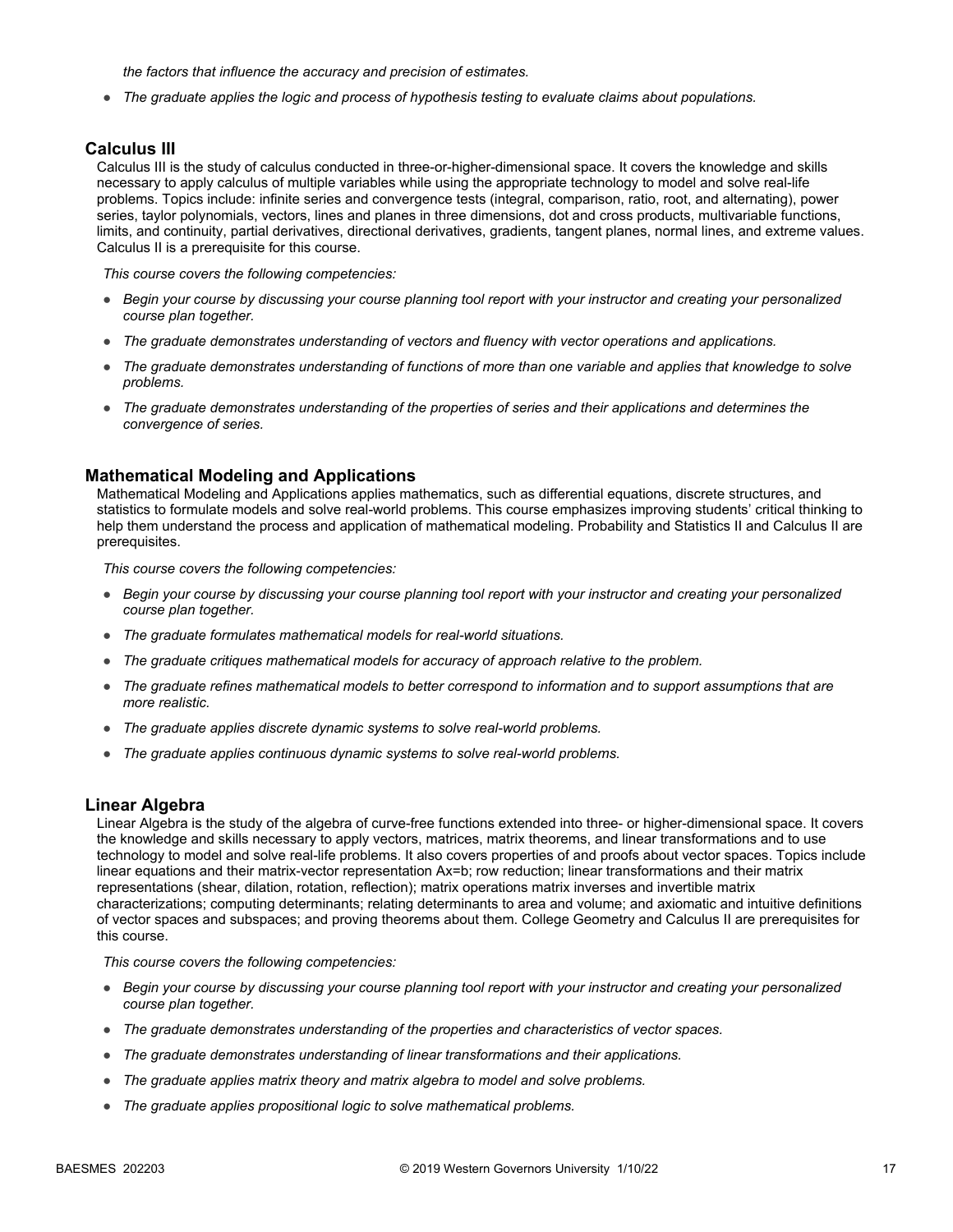● *The graduate applies predicate logic to solve mathematical problems.*

#### **Abstract Algebra**

Geometry for Secondary Mathematics Teaching explores important conceptual underpinnings, common misconceptions, appropriate use of technology, and instructional practices to support and assess the learning of geometry. Secondary teachers in this course will develop a deep understanding of constructions and transformations, congruence and similarity, analytic geometry, solid geometry, conics, trigonometry, and the historical development of content. Calculus I and College Geometry are prerequisites for this course.

*This course covers the following competencies:*

- *Begin your course by discussing your course planning tool report with your instructor and creating your personalized course plan together.*
- *The graduate demonstrates an understanding of important number theory principles, their applications, and proofs.*
- *The graduate analyzes the characteristics of and proves theorems involving groups.*
- *The graduate demonstrates understanding of the characteristics of and proves theorems involving rings.*
- *The graduate demonstrates understanding of the characteristics of and proves theorems involving fields and subfields.*

#### **Advanced Calculus**

Advanced Calculus examines rigorous reconsideration and proofs involving calculus. Topics include real-number systems, sequences, limits, continuity, differentiation, and integration. This course emphasizes using critical thinking to analyze the connections between definitions and properties. Calculus III and Linear Algebra are prerequisites.

*This course covers the following competencies:*

- *Begin your course by discussing your course planning tool report with your instructor and creating your personalized course plan together.*
- *The graduate writes mathematical proofs with proper mathematical notation and terminology to demonstrate their understanding of accepted mathematical conventions.*
- *The graduate analyzes the real number system using precise definitions and theorems to develop an advanced perspective.*
- *The graduate analyzes limits of sequences using precise definitions and theorems to develop an advanced perspective.*
- *The graduate analyzes functions of one real variable using precise definitions and theorems to develop an advanced perspective.*

### **General Science Content**

#### **Introduction to Biology**

This course is a foundational introduction to the biological sciences. The overarching theories of life from biological research are explored as well as the fundamental concepts and principles of the study of living organisms and their interaction with the environment. Key concepts include how living organisms use and produce energy; how life grows, develops, and reproduces; how life responds to the environment to maintain internal stability; and how life evolves and adapts to the environment.

- *Begin your course by discussing your course planning tool report with your instructor and creating your personalized course plan together.*
- *The graduate analyzes the characteristics and classifications of living organisms.*
- *The graduate analyzes the basic chemical composition of cells and the basic processes that happen at the cellular level.*
- *The graduate analyzes different types of cells based on their structures and biological functions.*
- *The graduate analyzes the biological basis for and patterns of heredity and gene expression.*
- *The graduate analyzes inter-dependencies of organisms and their environments.*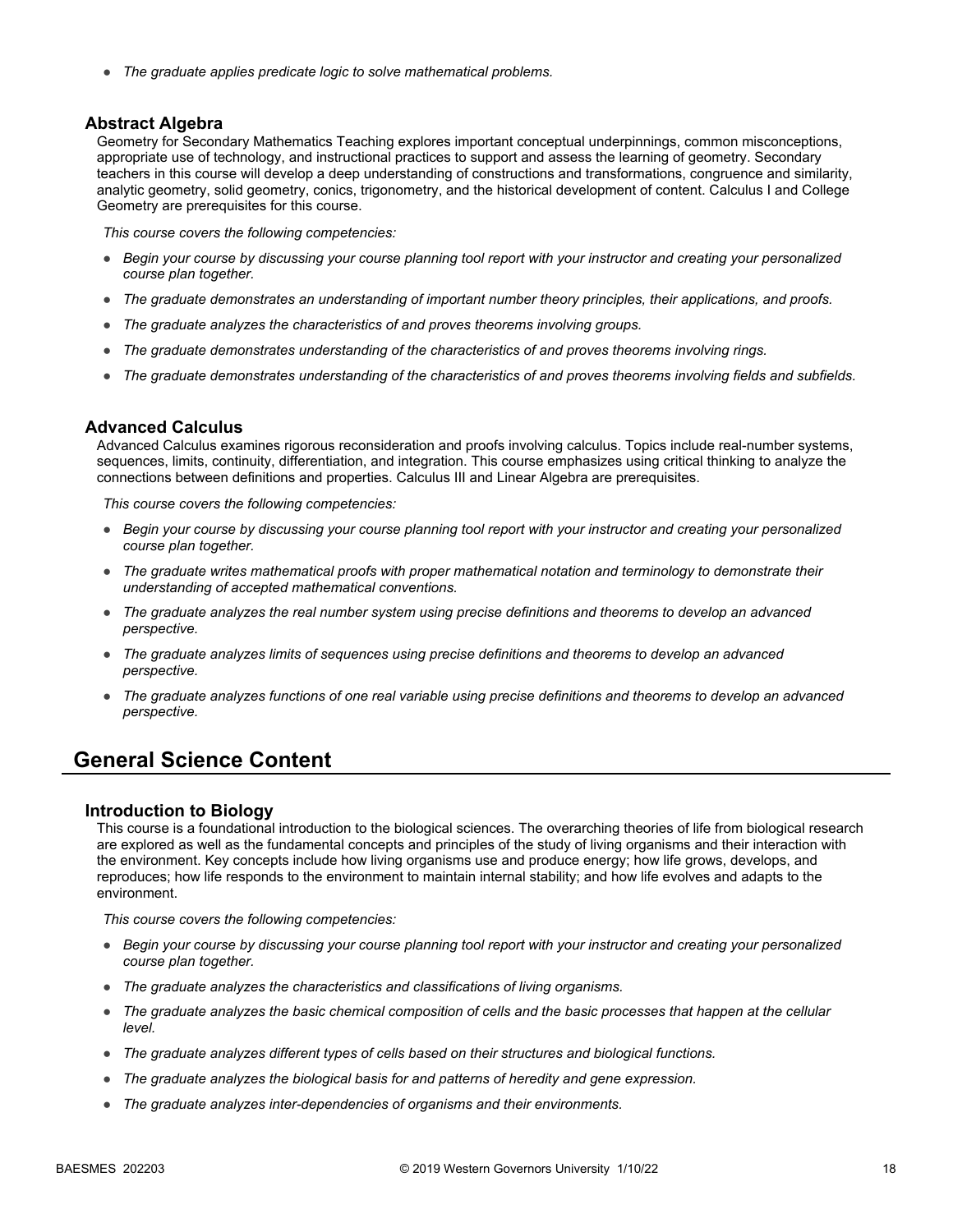### **Natural Science Lab**

This course gives you an introduction to using the scientific method and engaging in scientific research to reach conclusions about the natural world. You will design and carry out an experiment to investigate a hypothesis by gathering quantitative data.

*This course covers the following competencies:*

- *Begin your course by discussing your course planning tool report with your instructor and creating your personalized course plan together.*
- The graduate evaluates academic sources for their credibility and relevance to a chosen research topic on a natural *world phenomenon.*
- *The graduate accurately executes the process of scientific inquiry through experimentation in the natural world.*
- *The graduate draws conclusions based on academic research and scientific inquiry.*

### **Pedagogy**

### **Secondary Reading Instruction and Interventions**

Secondary Reading Instruction and Interventions explores the comprehensive, student-centered response to intervention (RTI) model used to identify and address the needs of learners in middle school and high school who struggle with reading comprehension and/or information retention. Course content provides educators with effective strategies designed to scaffold instruction and help learners develop increased skill in the following areas: reading, vocabulary, text structures and genres, and logical reasoning related to the academic disciplines. This course is designed to be taken after successful completion of the Introduction to Curriculum, Instruction, and Assessment course OR Introduction to Instructional Planning and Presentation AND Instructional Planning and Presentation in Special Education.

*This course covers the following competencies:*

- *Begin your course by discussing your course planning tool report with your instructor and creating your personalized course plan together.*
- *The graduate explains how the Response to Intervention (RTI) approach identifies, monitors, and differentiates instruction to ensure that struggling readers obtain the appropriate support and interventions to improve academic progress.*
- *The graduate develops effective vocabulary instruction to enhance students' reading comprehension in the content areas.*
- *The graduate integrates knowledge of effective comprehension strategies to help students monitor and improve their own comprehension when reading.*
- *The graduate integrates reading strategies that scaffold instruction for students when reading increasingly complex texts.*
- *The graduate integrates reading assessments to make informed instructional and placement decisions.*

#### **Secondary Disciplinary Literacy**

Secondary Disciplinary Literacy examines teaching strategies designed to help learners in middle and high school improve upon the literacy skills required to read, write, and think critically while engaging content in different academic disciplines. Themes include exploring how language structures, text features, vocabulary, and context influence reading comprehension across the curriculum. The course highlights strategies and tools designed to help teachers assess the reading comprehension and writing proficiency of learners and provides strategies to support students' reading and writing success in all curriculum areas. This course has no prerequisites.

- *Begin your course by discussing your course planning tool report with your instructor and creating your personalized course plan together.*
- *The graduate distinguishes between the basic strategies used to facilitate comprehension in the content areas and the specialized reading practices needed to comprehend text in a specific discipline.*
- *The graduate integrates discipline-specific literacy instruction to help students understand the text structures, vocabulary, and language knowledge required for specific disciplines.*
- *The graduate plans writing activities that promote understanding of discipline-specific content through the organization, analysis, and synthesis of ideas.*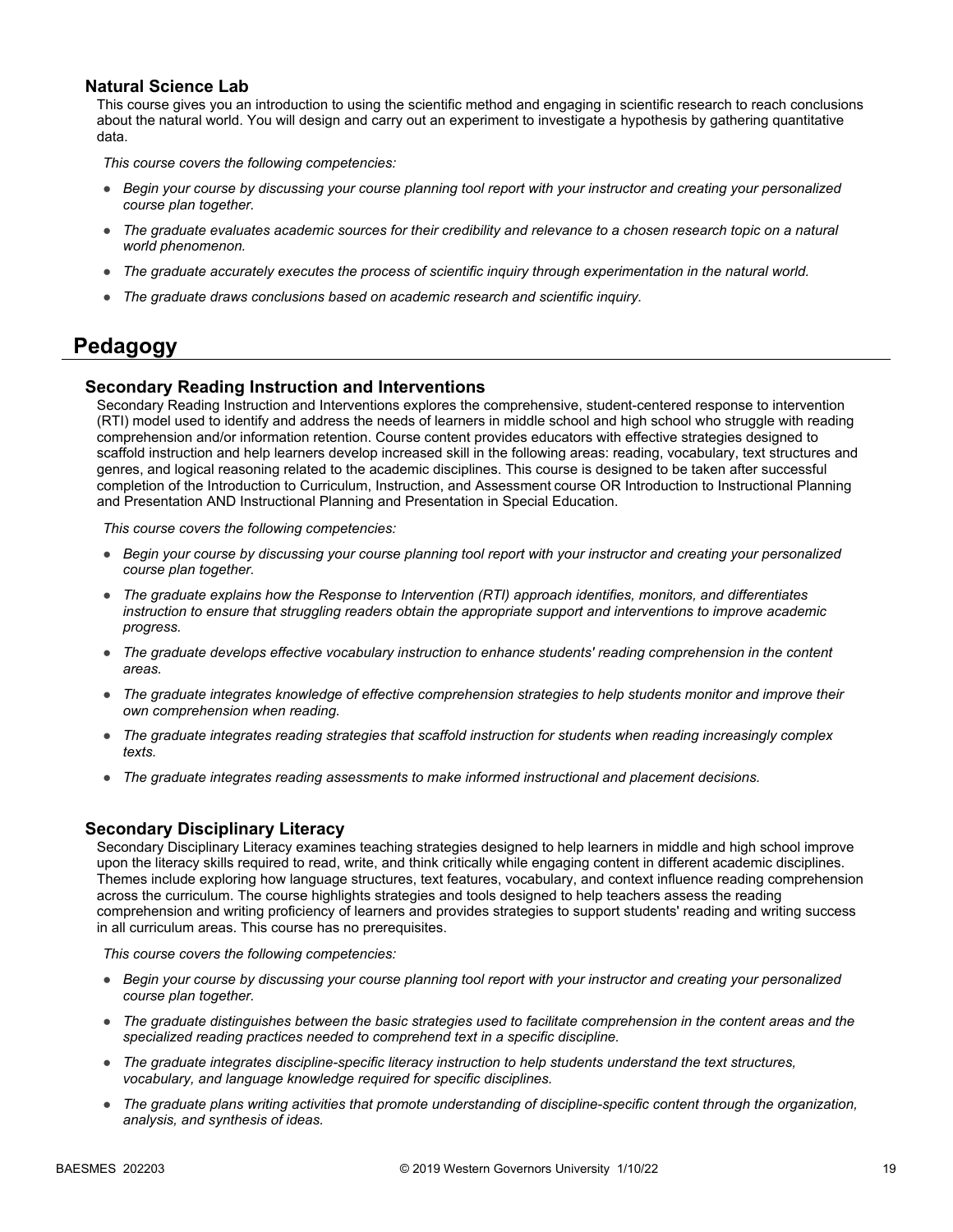- *The graduate creates authentic learning tasks and activities that provide students with opportunities to demonstrate discipline specific understandings.*
- *The graduate integrates instructional strategies and materials in disciplinary literacy practices to enhance student understanding within the disciplines.*

## **Mathematics Education**

#### **Mathematics Learning and Teaching**

Mathematics Learning and Teaching will help students develop the knowledge and skills necessary to become prospective and practicing educators. Students will be able to use a variety of instructional strategies to effectively facilitate the learning of mathematics. This course focuses on selecting appropriate resources, using multiple strategies, and planning instruction, with methods based on research and problem solving. A deep understanding of the knowledge, skills, and disposition of mathematics pedagogy is necessary to become an effective secondary mathematics educator. There are no prerequisites for this course.

*This course covers the following competencies:*

- *Begin your course by discussing your course planning tool report with your instructor and creating your personalized course plan together.*
- *The graduate integrates principles and models of teaching for understanding into learning activities.*
- *The graduate integrates problem solving into learning activities to build conceptual understanding.*
- *The graduate evaluates teaching tools and strategies for the purpose of planning learning activities.*
- *The graduate evaluates learning activities for alignment with the National Council of Teachers of Mathematics (NCTM) standards.*
- *The graduate incorporates standards and best practices for the teaching and learning of mathematics for all students into instructional practice.*
- *The graduate uses multiple assessment strategies to evaluate student understanding and guide instruction.*
- *The graduate accommodates the needs and abilities of diverse students in the planning of learning activities.*

#### **Algebra for Secondary Mathematics Teaching**

Algebra for Secondary Mathematics Teaching explores important conceptual underpinnings, common student misconceptions and ways of thinking, appropriate use of technology, and instructional practices to support and assess the learning of algebra. Secondary teachers should have an understanding of the following: algebra as an extension of number, operation, and quantity; various ideas of equivalence pertaining to algebraic structures; patterns of change as covariation between quantities; connections between representations (tables, graphs, equations, geometric models, context); and the historical development of content and perspectives from diverse cultures. In particular, this course focuses on deeper understanding of rational numbers, ratios and proportions, meaning and use of variables, functions (e.g., exponential, logarithmic, polynomials, rational, quadratic), and inverses. Calculus I is a prerequisite for this course.

*This course covers the following competencies:*

- *Begin your course by discussing your course planning tool report with your instructor and creating your personalized course plan together.*
- *The graduate analyzes historical development, perspectives from diverse cultures, and content knowledge to deepen a student's algebraic understanding.*
- *The graduate integrates instructional practices to support and assess students' understanding of algebra.*
- *The graduate integrates technology to support and assess students' learning of algebra.*
- *The graduate analyzes conceptual algebra underpinnings, common misconceptions, and students' ways of thinking to create opportunities to learn.*

#### **Geometry for Secondary Mathematics Teaching**

Geometry for Secondary Mathematics Teaching explores important conceptual underpinnings, common misconceptions and students' ways of thinking, appropriate use of technology, and instructional practices to support and assess the learning of geometry. Secondary teachers in this course will develop a deep understanding of constructions and transformations, congruence and similarity, analytic geometry, solid geometry, conics, trigonometry, and the historical development of content. Calculus I and College Geometry are prerequisites for this course.Calculus I and College Geometry are prerequisites for this course.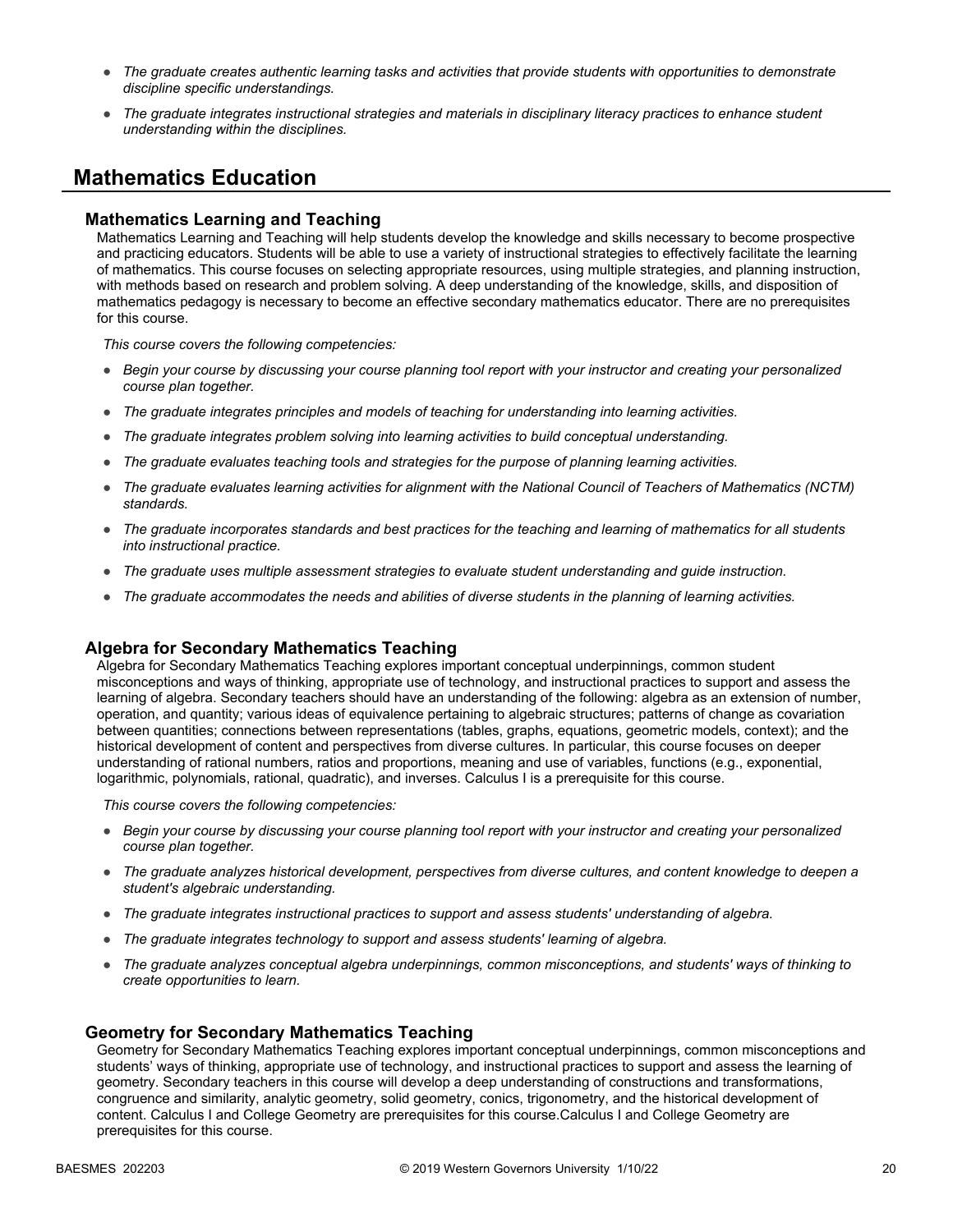*This course covers the following competencies:*

- *Begin your course by discussing your course planning tool report with your instructor and creating your personalized course plan together.*
- *The graduate analyzes historical development, perspectives from diverse cultures, and content knowledge to deepen a student's geometry understanding.*
- *The graduate integrates instructional practices to support and assess students' understanding of geometry.*
- *The graduate integrates technology to support and assess students' learning of geometry.*
- *The graduate analyzes conceptual geometry underpinnings, common misconceptions, and students' ways of thinking to create opportunities to learn.*

### **Statistics and Probability for Secondary Mathematics Teaching**

Statistics and Probability for Secondary Mathematics Teaching explores important conceptual underpinnings, common misconceptions and students' ways of thinking, appropriate use of technology, and instructional practices to support and assess the learning of statistics and probability. Secondary teachers should have a deep understanding of summarizing and representing data, study design and sampling, probability, testing claims and drawing conclusions, and the historical development of content and perspectives from diverse cultures. Calculus I and Probability and Statistics I and II are prerequisites for this course.

*This course covers the following competencies:*

- *Begin your course by discussing your course planning tool report with your instructor and creating your personalized course plan together.*
- *The graduate analyzes historical development, perspectives from diverse cultures, and content knowledge to deepen a student's statistics and probability understanding.*
- *The graduate integrates instructional practices to support and assess students' understanding of statistics and probability.*
- *The graduate integrates technology to support and assess students' learning of statistics and probability.*
- *The graduate analyzes conceptual statistics and probability underpinnings, common misconceptions, and students' ways of thinking to create opportunities to learn.*

### **Mathematics History and Technology**

In this course, you will learn about a variety of technological tools for doing mathematics, and develop a broad understanding of the historical development of mathematics. You will come to understand that mathematics is a very human subject that comes from the macro-level sweep of cultural and societal change, as well as the micro-level actions of individuals with personal, professional, and philosophical motivations. You will focus on the historical development of mathematics including contributions of significant figures and diverse cultures. Most importantly, you will learn to evaluate and apply technological tools and historical information to create an enriching student-centered mathematical learning environment.

- *Begin your course by discussing your course planning tool report with your instructor and creating your personalized course plan together.*
- *The graduate analyzes major historical developments and cultural contributions in number systems, algebra, geometry, calculus, discrete mathematics, statistics and probability, and measurement.*
- *The graduate analyzes the historical development of methods in mathematics.*
- *The graduate analyzes the humanistic, social, and political influences on mathematical discoveries and the applications and effect of those discoveries.*
- *The graduate evaluates technological tools for appropriate use in a variety of situations.*
- *The graduate utilizes appropriate industry-standard technological tools to solve problems.*
- *The graduate integrates student-centered technology in the planning of learning activities to build understanding of mathematical concepts and promote creativity.*
- *The graduate integrates mathematics history into the planning of learning activities to improve student learning.*